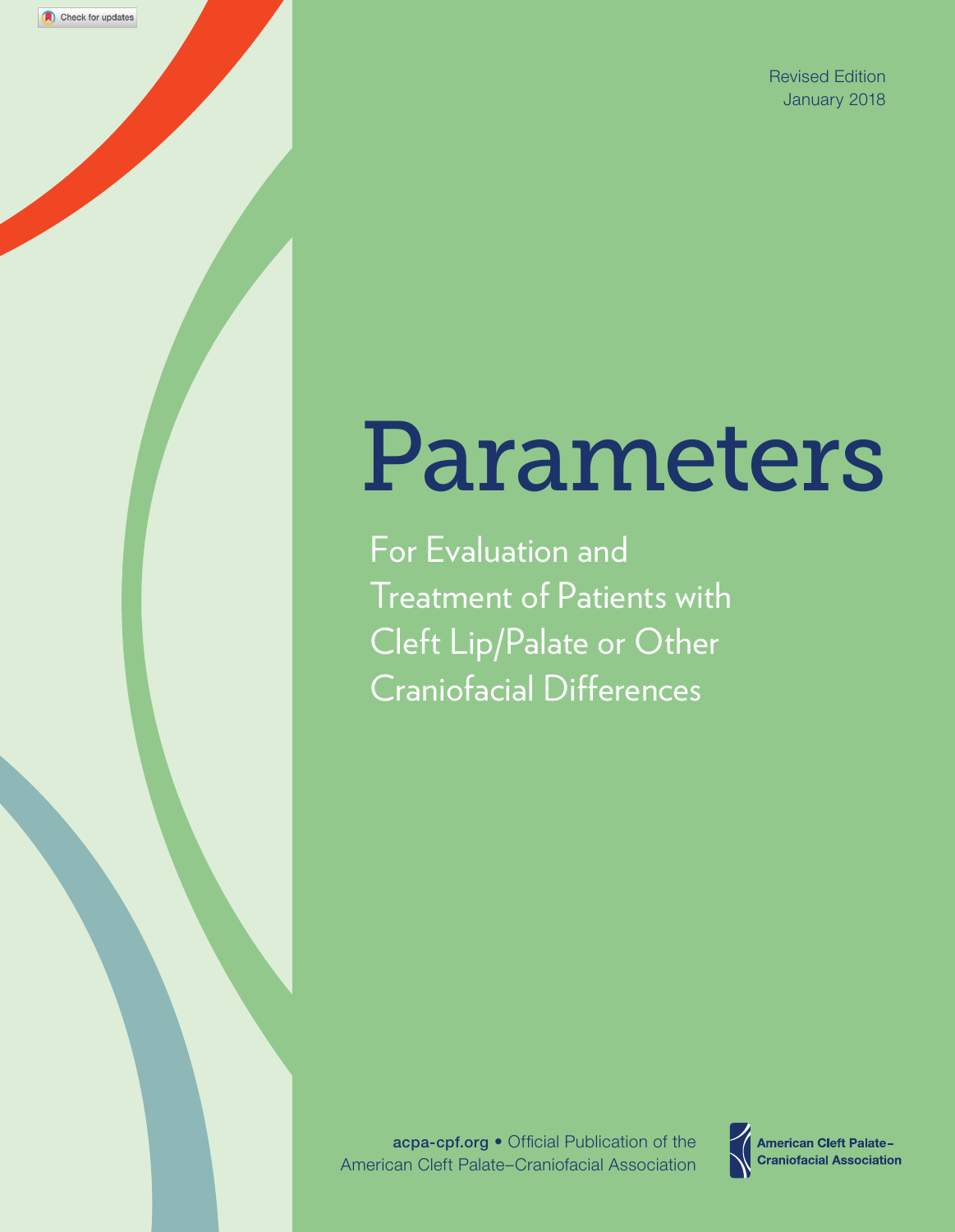This Document was developed through a project funded by The Maternal and Child Health Bureau Health Resources and Services Administration U.S. Public Health Service Department of Health and Human Services Grant #MCJ-425074 "Development of Standards for Health Care of Infants, Children and Adolescents with Craniofacial Anomalies" awarded to the American Cleft Palate-Craniofacial Association

> American Cleft Palate-Craniofacial Association 1504 East Franklin Street, Suite 102 Chapel Hill, NC 27514-2820 TEL 919.933.9044 FAX 919.933.9604 Email: [info@acpa-cpf.org](mailto:info@acpa-cpf.org)

> > This document can be found and downloaded from our website:

> > > [www.acpa-cpf.org](http://www.acpa-cpf.org)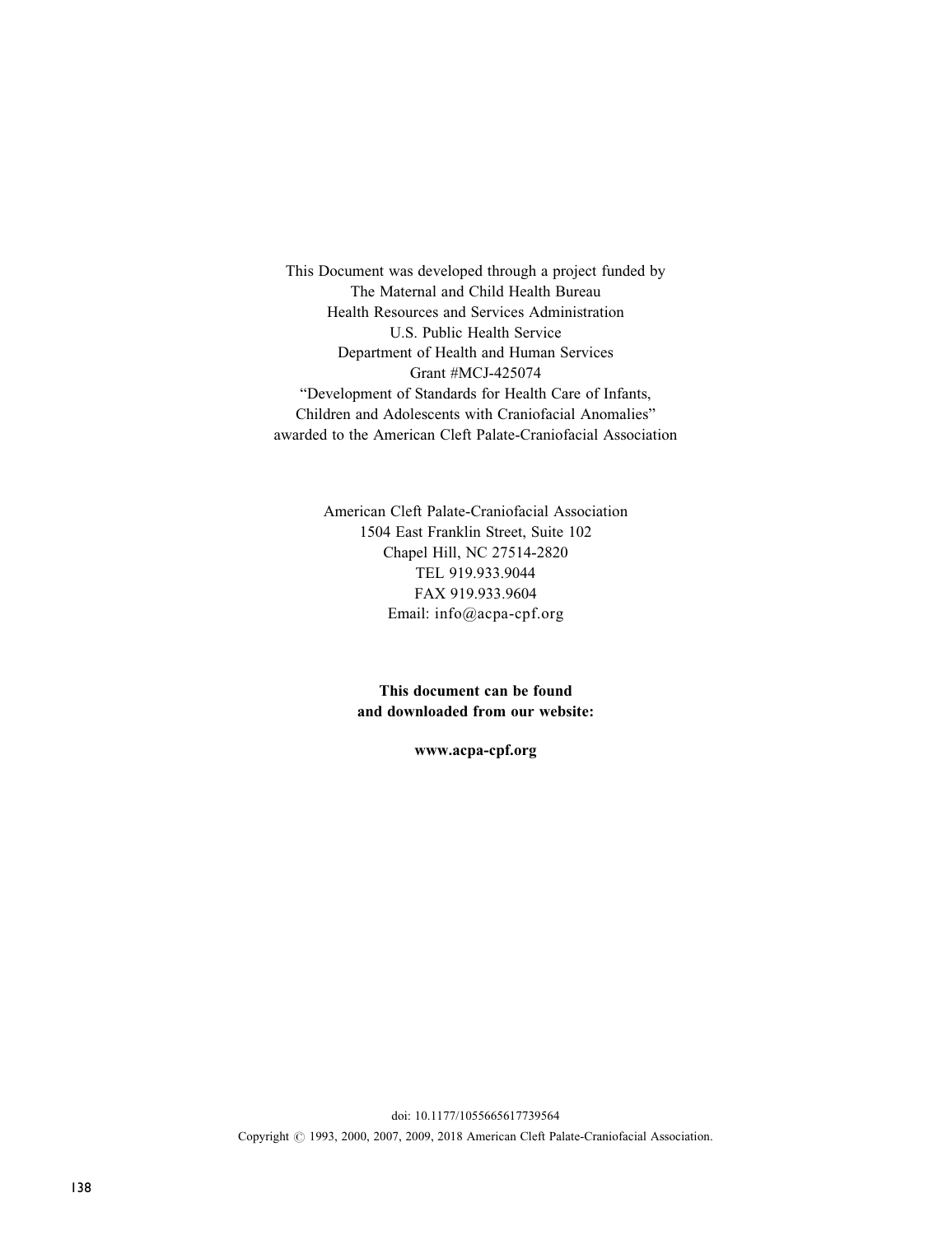# TABLE OF CONTENTS

| NEONATAL PERIOD AND INFANCY145                         |
|--------------------------------------------------------|
|                                                        |
| <b>LONGITUDINAL EVALUATION AND TREATMENT 147</b>       |
|                                                        |
|                                                        |
| Craniofacial Surgery and Maxillofacial Surgery 148     |
|                                                        |
|                                                        |
|                                                        |
|                                                        |
|                                                        |
|                                                        |
|                                                        |
|                                                        |
|                                                        |
|                                                        |
| <b>APPENDIX</b>                                        |
|                                                        |
| Authors and Titles of Position Papers Presented at the |
|                                                        |
|                                                        |
|                                                        |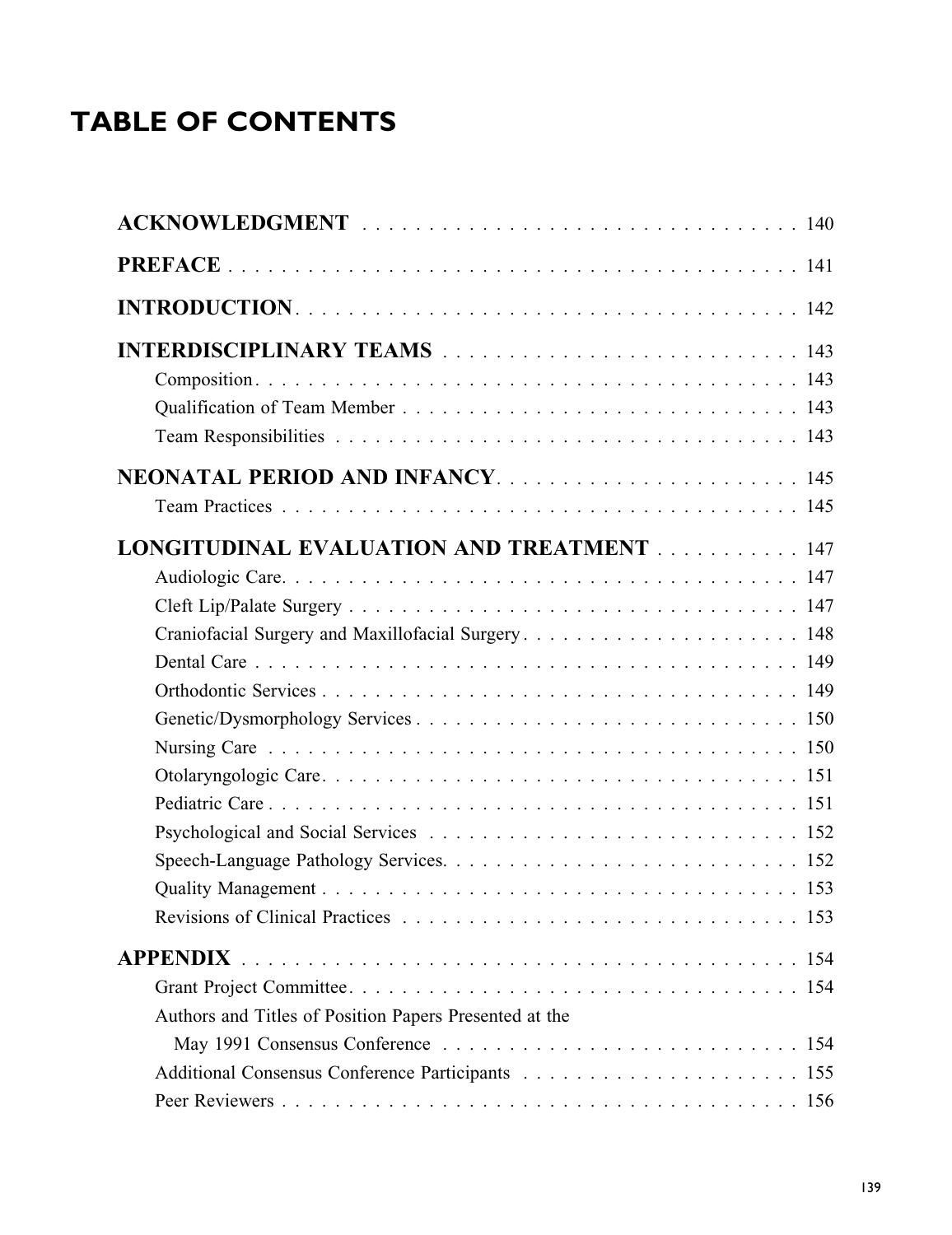# ACKNOWLEDGMENT

The development of this document was supported in part by Project #MCJ-425074, "Development of Standards for Health Care of Infants, Children and Adolescents with Craniofacial Anomalies" from The Maternal and Child Health Bureau (Title V, Social Security Act), Health Resources and Services Administration, U.S. Public Health Service, Department of Health and Human Services. The grant was provided to the American Cleft Palate-Craniofacial Association. The document is the product of the combined efforts of the participants (both members and non-members of the Association) in a consensus conference on recommended practices in the care of patients with craniofacial differences, the peer reviewers who suggested revisions to the original draft, and the grant project committee. The staff of the National Office of the American Cleft Palate-Craniofacial Association was invaluable in facilitating both the consensus conference and the completion of the document. The document was ratified by conference participants following revision and subsequently adopted as a policy statement of the American Cleft Palate-Craniofacial Association by its Executive Council in October 1992. The document will be reviewed periodically by a consensus panel to consider revisions that may be needed to reflect advances in the scientific knowledge base and in instrumentation. (See below)

## IMPORTANT NOTICE:

Individual variations in the condition of the patient, status of patient and family, and the response to treatment, as well as other circumstances, mean that the optimal treatment outcome for some patients may be obtained from practices other than those recommended in this document.

#### Revised Edition, January 2018

Revisions were made to all sections in the document and were approved by ACPA members by ballot, fall 2016.

#### Revised Edition, November 2009

A revision to the dental care section and the genetics/dysmorphology services section of the document was approved by ACPA members by ballot, fall 2009.

#### Revised Edition, December 2007

A revision to the speech-language pathology services section of the document was approved by ACPA members by ballot, fall 2007.

#### Revised Edition, April 2000

Revisions were made to audiologic care, cleft lip/palate surgery, craniofacial surgery and maxillofacial surgery, dental care, nursing care, otolaryngologic care, psychological and social services, and speech-language services and were approved by ACPA members present and voting at the April 2000 Annual Business Meeting.

#### Second Printing, March 1993

This document was originally printed as a supplement to *The Cleft Palate-Craniofacial Journal*.

## For reference to this document, the following format is suggested:

Parameters for the Evaluation and Treatment of Patients with Cleft Lip/Palate or Other Craniofacial Anomalies. American Cleft Palate-Craniofacial Association. Cleft Palate-Craniofacial Journal 1993; 30 (Suppl 1).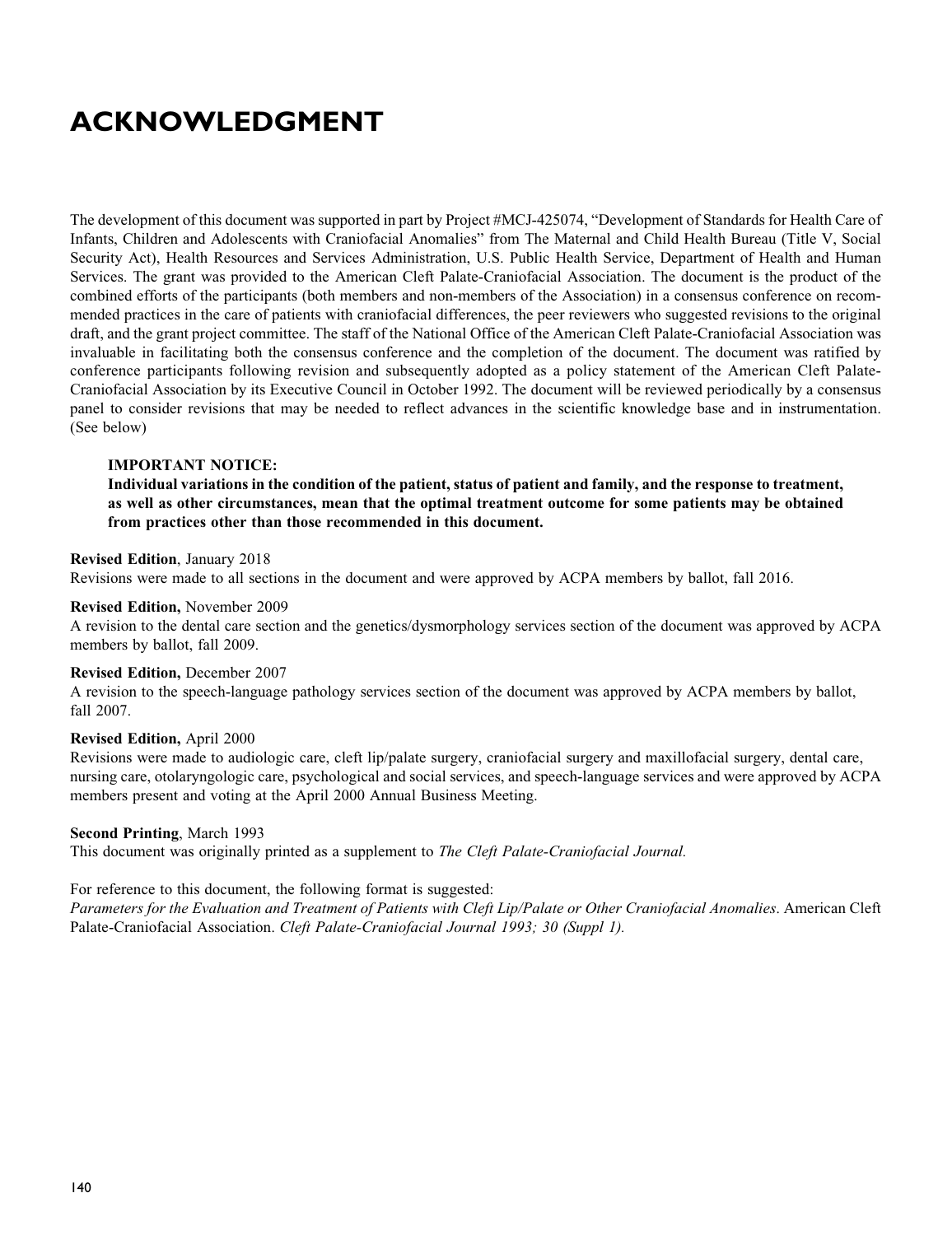# PREFACE

In June of 1987, the Surgeon General of the United States issued a report on children with special health care needs (Koop, 1987). The central theme of the report was that these children require comprehensive, coordinated care provided by health care systems that are readily accessible and responsive to the individual needs of the patients and their families. Among other points, the Surgeon General called for 1) facilitation of parent/professional collaboration in the health care of children, 2) sharing of unbiased and complete information about children with their parents, 3) provision of emotional and financial support for families, 4) sensitivity to cultural differences, 5) encouragement of parent-to-parent support, 6) incorporation of the developmental needs of infants, children, and adolescents into health care plans, 7) assurance of the availability of comprehensive services including social, emotional, and cognitive aspects of health care, and 8) an interdisciplinary approach to care. The following actions were recommended: Commitment to children with special needs; encouragement of community-based services; adequate preparation of providers of services; formation of coalitions to improve delivery of services; development of guidelines to control costs of services; establishment of protocols to assess quality of care; encouragement of adequate health care financing; and conduct of research and dissemination of information about aspects of health care.

Recognizing that children with craniofacial birth differences, including cleft lip and cleft palate, are among those children with special health care needs, the Maternal and Child Health Bureau provided funding (MCJ-425074 - "Development of Standards for Health Care of Infants, Children, and Adolescents with Craniofacial Anomalies") to the American Cleft Palate-Craniofacial Association for the purpose of identifying

recommended practices in the care of patients with craniofacial differences. This work began in May 1991 with a consensus conference in which 71 individuals participated. The majority of the participants were professionals experienced in the diagnosis and treatment of craniofacial differences and related disorders. They were selected from the fields of anatomy, audiology, craniofacial surgery, genetics, nursing, oral and maxillofacial surgery, orthodontics, otolaryngology, pediatric dentistry, pediatrics, plastic surgery, prosthodontics, psychology, social work, speech-language pathology, and speech science. The remainder of the participants were selected to represent patients and their families, multilingual-multicultural interests, and government agencies involved in the funding of care for such patients. Following four days of presentations by experts and discussion by participants, the attendees voted by ballot on each of 386 resolutions that the grant project committee had distilled from the written records of the proceedings. The recommendations on which at least 75% of the conference attendees concurred\* were included in a draft of a parameters of practice document. Copies of the document were then distributed for both select and widespread peer reviews; subsequent revisions were made by the committee in response to reviewers' comments. The revised document was returned to the participants in the consensus conference for ratification and was subsequently approved as American Cleft Palate-Craniofacial Association policy by the Executive Council.

#### Reference

Surgeon General's Report: Children with special health care needs. Office of Maternal and Child Health, U.S. Department of Health and Human Services, Public Health Service, June 1987.

<sup>\*</sup> In a few instances in which the recommendation(s) involved specialtyspecific issues and individuals outside that specialty were neutral in their responses, the recommendation(s) were based on at least a 75% concurrence of individuals representing that specialty.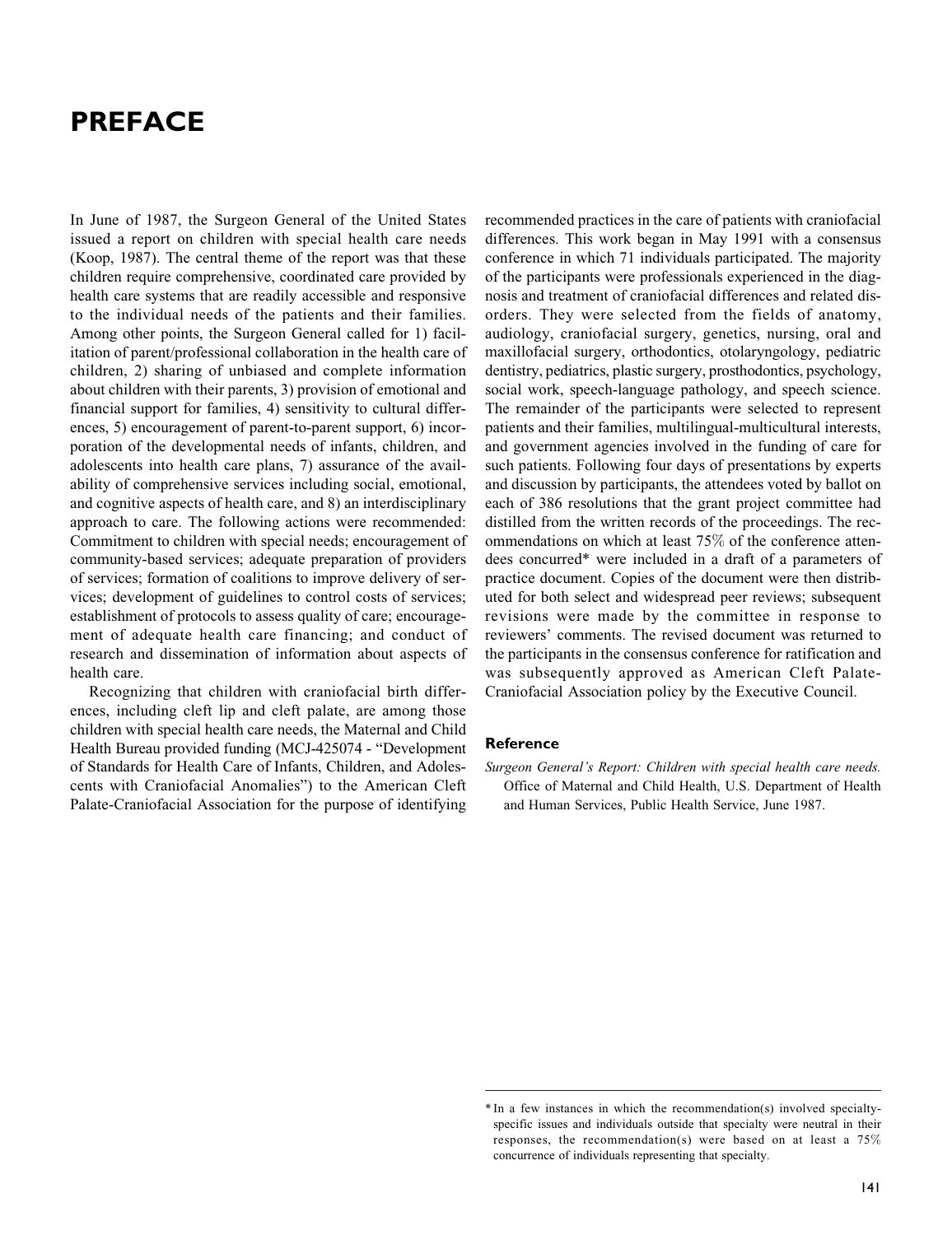# INTRODUCTION

There are numerous types of congenital craniofacial differences, the most common of which is cleft lip and/or palate. In the United States, this condition affects approximately 7,000 newborns each year (Parker et al., 2010). Roughly one-half of these infants have associated malformations, either minor or major, occurring in conjunction with the cleft (Jones, 1988; Rollnick and Pruzansky, 1981; Shprintzen et al., 1985). Although the incidence figures for more complex conditions or syndromes such as Apert syndrome, Crouzon syndrome, mandibulofacial dysostosis or craniofacial microsomia are much lower than that for cleft lip and/or palate, the impact of craniofacial birth differences must be viewed in terms of the aggregate effect rather than the impact of any single entity. This impact is twofold: the patient and family and on society as a whole. The health and well-being of all of these children is dependent upon the clinical expertise of those who serve them. Quality of care positively impacts society as a whole by allowing the affected individual, through ongoing and excellent medical intervention, to make a positive contribution within their community.

Although the treatment of children with cleft lip and/or palate and other types of craniofacial differences in the United States has improved dramatically, many children still receive care that is substantially inferior to what can or should be provided. Inadequate care results from diagnostic errors, failure to recognize and treat the full spectrum of health problems associated with these differences, unnecessary and poorly timed treatment, and inappropriate or poorly performed procedures. Each of these persistent problems was addressed in the course of the consensus conference.

Several fundamental principles underlie the recommendations of the conference attendees regarding the optimal care of patients with craniofacial differences, regardless of the specific type of disorder:

- I. Management of patients with craniofacial differences is best provided by an interdisciplinary team of specialists.
- II. Optimal care for patients with craniofacial differences is provided by teams that see sufficient numbers of patients each year to maintain clinical expertise in diagnosis and treatment.
- III. The optimal time for the first evaluation is within the first few weeks of life and, whenever possible, within the first few days. However, referral for team evaluation and management is appropriate for patients at any age.
- IV. From the time of the first contact with the child and family, every effort must be made to assist the family in adjusting to the birth of a child with a craniofacial difference and to the consequent demands and stress placed upon the family.
- V. Parents/caregivers must be given information about recommended treatment procedures, options, risk

factors, benefits, and costs to assist them in (a) making informed decisions on the child's behalf, and (b) preparing the child and themselves for all recommended procedures. The team should actively solicit family participation and collaboration in treatment planning. When the child is mature enough to do so, he or she should participate in treatment decisions.

- VI. Treatment plans should be developed and implemented on the basis of team recommendations.
- VII. Care should be coordinated by the team but should be provided at the local level whenever possible; however, complex diagnostic and surgical procedures should be restricted to centers with the appropriate facilities and experienced care providers.
- VIII. It is the responsibility of each team to be sensitive to linguistic, cultural, ethnic, psychosocial, economic, and physical factors that affect the dynamic relationship between the team and the patient and family.
- IX. It is the responsibility of each team to monitor both short-term and long-term outcomes. Thus, longitudinal follow-up of patients, including appropriate documentation and record-keeping, is essential.
- X. Evaluation of treatment outcomes must take into account the satisfaction and psychosocial well-being of the patient as well as effects on growth, function, and appearance.

The remainder of this document is divided into the following sections:

(1) interdisciplinaryteams: composition, qualifications ofteam members, and general responsibilities of teams; (2) contemporary practices of the team during the early months of life of the patient; and (3) longitudinal evaluation and treatment, listing general guidelines and contemporary practices as they pertain to professional specialty areas.

#### **References**

- Jones, MC. Etiology of facial clefts: Prospective evaluation of 428 patients. Cleft Palate J 1988; 25: 16-20.
- Parker SE, Mai CT, Canfield MA, Rickard R, Wang Y, Meyer RE, Anderson P, Mason CA, Collins JS, Kirby RS, Correa A; for the National Birth Defects Prevention Network. Updated national birth prevalence estimates for selected birth defects in the United States, 2004-2006. Birth Defects Research (Part A): Clinical and Molecular Teratology 2010; 88: 1008-16.
- Rollnick, BR, Pruzansky, S. Genetic services at a center for craniofacial anomalies. Cleft Palate J 1981; 18: 304-313.
- Shprintzen, RJ, Siegel-Sadewitz, VL, Amato, J., Goldberg, RB. Anomalies associated with cleft lip, cleft palate, or both. Am J Med Genet 1985; 20: 585-595.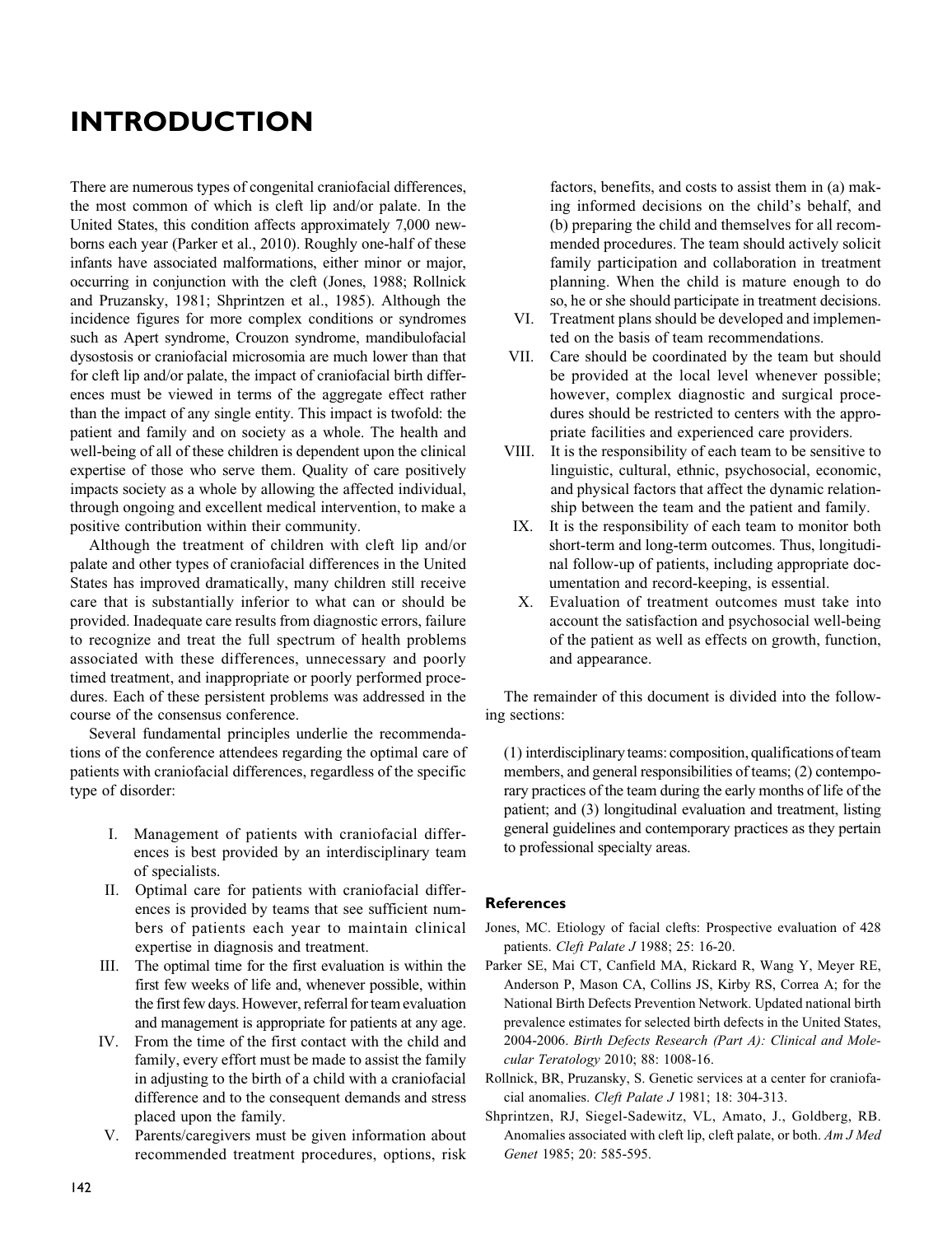# INTERDISCIPLINARY TEAMS

## Composition

The staff of the interdisciplinary team may include but not be limited to individuals from the following areas of professional practice: anesthesiology, audiology, diagnostic medical imaging/radiology, genetic counseling, genetics/dysmorphology, neurology, neurosurgery, nursing, ophthalmology, oral and maxillofacial surgery, orthodontics, otolaryngology, pediatrics, pediatric dentistry, physical anthropology, plastic surgery, prosthodontics, psychiatry, psychology, social work, and speech-language pathology. Consultation with other professionals may also be appropriate. The specific staff will be determined by the availability of qualified personnel and by the types of patients served by the team. When the team cannot provide all of the types of examinations or other services required by its patients, team members are responsible for making appropriate referrals and for communicating with those to whom patients are referred to facilitate the implementation of appropriate and coordinated treatment plans.

# Qualifications of Team Members

The paramount interest of both the Bureau of Maternal and Child Health and the American Cleft Palate-Craniofacial Association is the quality of care for patients. It is thus essential that all team members be trained and experienced in the care of patients with craniofacial differences. However, this document does not address the scope of practice of individual professional specialties. The educational and experiential requirements for the specialties represented on teams are variously determined by their own specialty boards, professional associations, state licensing boards, etc. These requirements are continually subject to change. Each team must take responsibility for assuring that team members not only possess appropriate and current credentials but also have requisite experience in evaluation and treatment of patients with craniofacial differences. Teams should assist members in keeping current with their specialties by supporting and encouraging their participation in continuing education activities and attendance at professional meetings.

# Team Responsibilities

The principal role of the interdisciplinary team is to provide integrated case management to assure quality and continuity of patient care and longitudinal follow-up. Each patient seen by the team requires comprehensive, interdisciplinary treatment planning to achieve maximum habilitation with efficient use of parent and patient time and resources. Each interdisciplinary team should do the following:

- $\bullet$  Maintain an office with a secretary and/or coordinator and a listed telephone number.
- $\bullet$  Maintain centralized and comprehensive records on each patient, including histories, diagnoses, reports of evaluations, treatment plans, reports of treatment, and supporting documentation, such as photographs, radiographs, dental models, and audiotaped speech recordings.
- $\bullet$  Designate a coordinator who facilitates the function and efficiency of the team, ensures the provision of coordinated care for patients and families, and assists patients and families in understanding, coordinating, and implementing treatment plans.
- $\bullet$  Designate a member(s) to make initial contact with the patient and/or family and also with direct care providers, as appropriate.
- $\bullet$  Evaluate patients at regularly scheduled intervals, the frequency and specific content of those evaluations being determined by the condition and needs of the patient and family.
- $\bullet$  Hold regularly scheduled face-to-face meetings for discussion of findings, treatment planning, and recommendations for each patient.
- $\bullet$  Develop a longitudinal treatment plan for each patient that is modified as necessitated by craniofacial growth and development, treatment outcomes, and therapeutic advances.
- $\bullet$  Weigh all treatment decisions against the expected outcomes and related factors, such as facial growth, hearing, speech, dentition, and psychosocial impact on patient and family.
- $\bullet$  Be aware that conventional skull radiographs may be used for screening purposes. The total dose of radiation should be kept in mind when obtaining repeat studies. CT scanning and magnetic resonance imaging may be obtained as needed. Such imaging techniques are to be used in preoperative planning and postoperative evaluations.
- $\bullet$  Understand that although some operative procedures (i.e., placement of myringotomies) may be classified as minor procedures, the potential psychological impact on the child and family attendant upon any surgical procedure must be taken into consideration, particularly when the child is subjected to repeated procedures. All procedures should be preceded by appropriate exchange of information with the patient and family and every attempt made to allay fears regarding effects of anesthesia, the immediate postoperative course, postoperative precautions, etc.
- $\bullet$  Communicate the treatment recommendations to each patient and family in written form as well as in faceto-face discussion.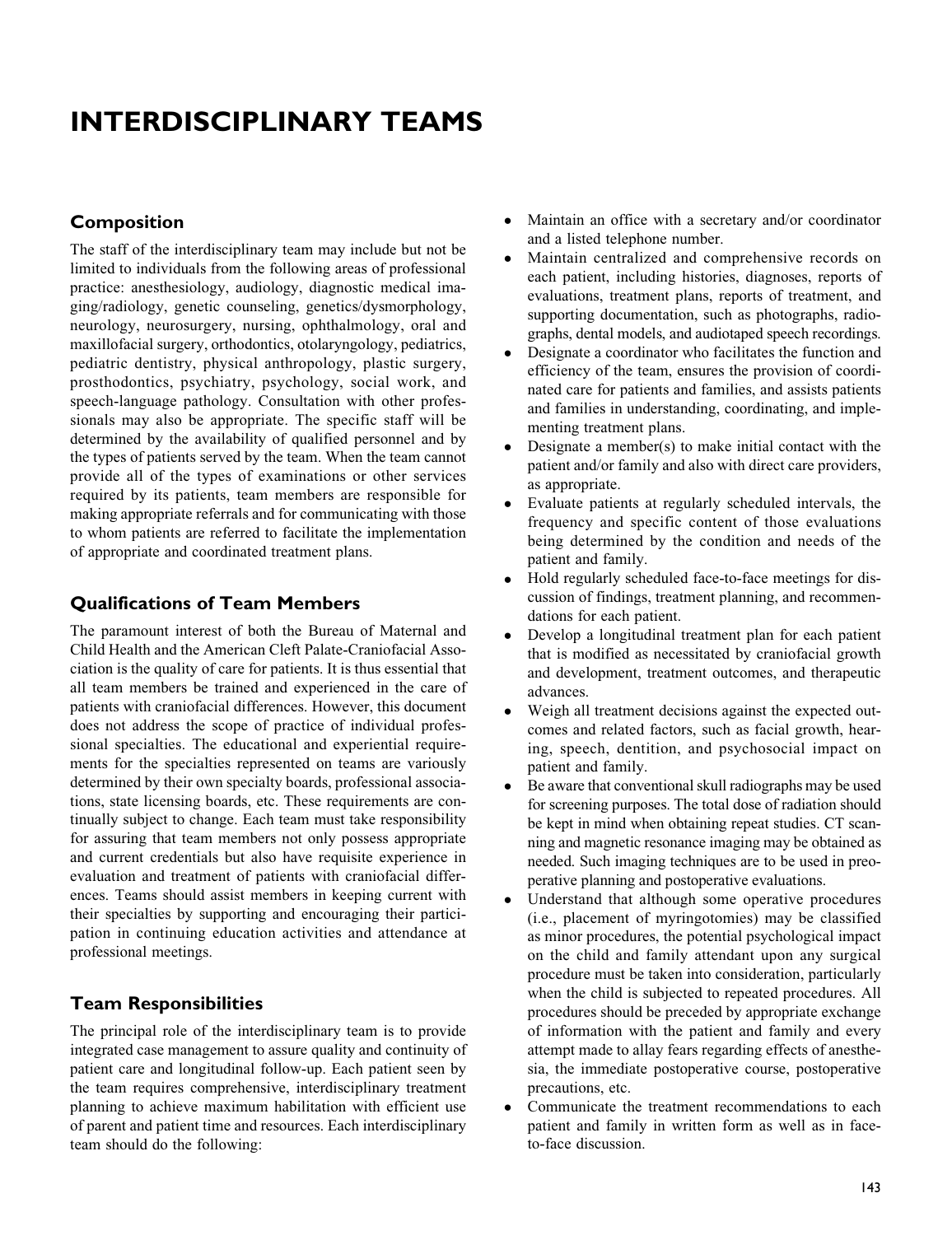- $\bullet$  Provide updated information to families as the treatment plan unfolds and repeat information frequently enough to assure its assimilation.
- $\bullet$  Demonstrate sensitivity and flexibility in provision of care to accommodate linguistic, cultural, and ethnic diversity among patients and their families, ensuring that appropriate interpreters are available to assist in both verbal and written communication.
- $\bullet$  Assist families in locating resources for financial assistance necessary to meet the needs of each patient.
- $\bullet$  Communicate on a routine and ongoing basis with direct care providers in the home community, and invite these care providers to participate in team meetings involving their patients.
- $\bullet$  Perform regular, formal assessments of the quality of patient care with participation by each member of the team and, when appropriate, utilize external peer review. Teams should also conduct periodic surveys of patient satisfaction.
- $\bullet$  Maintain a reliable list of resources for any services that are either not provided by the team itself or are better provided at the community level.
- $\bullet$  Assist families in planning for treatment in a new geographic location by referring them to an interdisciplinary team in that area and facilitating contact with the new team.
- $\bullet$  Provide assistance to adolescents and their families in planning for the transition of their care as they enter adulthood.
- $\bullet$  Provide adult patients with continued opportunities for team care.
- $\bullet$  Promote early identification of children with craniofacial differences through programs designed to inform delivery room personnel, neonatal care personnel, and primary care providers in the community about these birth differences.
- $\bullet$  Provide educational programs for hospital personnel and primary care providers by addressing feeding and other critical aspects of early health care for children with craniofacial differences.
- $\bullet$  Promote understanding of, and sensitivity to, the needs of patients by providing educational information about craniofacial differences and related disorders to parents and patients, to other professional people, and to the general public.
- $\bullet$  Promote understanding of, and sensitivity to, the concerns of both parents, recognizing that each parent may have separate concerns.
- $\bullet$  Promote understanding among care team members of diverse family units.
- $\bullet$  Aid in the formation and encouragement of parent-run support groups, and encourage cooperation with hospital visitation programs by trained volunteers.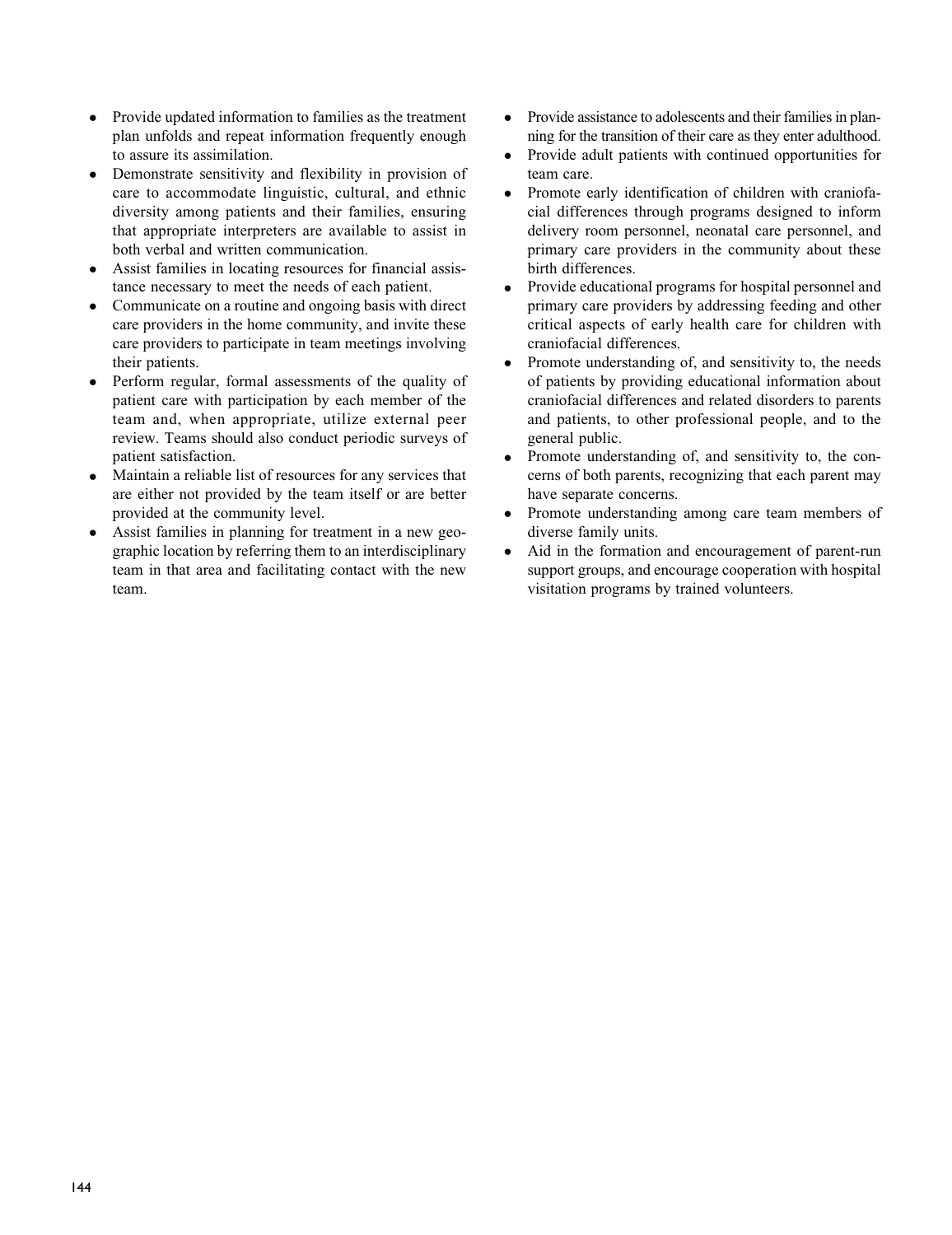# NEONATAL PERIOD AND INFANCY

As stated in principle III, the optimal time for the first evaluation of a child with congenital differences is within the first few days of life. Subsequent evaluations should be scheduled at regular intervals, the frequency and specific content of each of those evaluations being determined by the condition and needs of the individual infant and family.

## Team Practices

One or more members of the interdisciplinary team - typically the team nurse or other identified feeding specialist(s) - should assume responsibility for providing the following services based on the needs of the infant:

- $\bullet$  Contacting the family immediately after referral to provide assistance with feeding as well as offering other basic information in conjunction with the primary care provider, i.e., the pediatrician or family physician.
- Ensuring weekly assessment of nutritional intake and weight gain during the first month of life.
- $\bullet$  Maintaining support for the family through telephone calls, office visits, and, when appropriate, referral for home health services.
- $\bullet$  Reinforcing information provided by the hospital at the time of discharge regarding techniques of airway maintenance, including, but not limited to, positioning of the infant, nasogastric tube insertion, care of a tracheostomy, cardiac and/or apnea monitoring.
- $\bullet$  Assisting the family with follow-up otolaryngological and/or audiological care. Assisting in arranging newborn hearing screen if not performed at the time of birth.

At the time of the infant's first visits and based on the individual needs of each infant and family, the team should:

- Obtain a history of prenatal and postnatal development.
- $\bullet$  Provide a full pediatric evaluation including nutritional and feeding assessments, and growth and development.
- $\bullet$  Provide instruction and educational materials on feeding, and offer other information, such as the availability of special feeding devices. (Note: The mother's choice of feeding method should be supported as long as oral feeding has been evaluated for safety and the infant is able to meet all of his/her nutritional needs.)
- $\bullet$  Perform a genetic/dysmorphology screening with subsequent provision of, or referral for, a complete genetic evaluation as necessary. If a recommendation is to be made for a full genetic evaluation and counseling, consideration should be given to the family's emotional status. If the family declines the recommendation of the

team for genetic evaluation and/or counseling, this information should be documented in the patient's record.

- $\bullet$  Arrange for any evaluations pertinent to the genetic/ dysmorphologic diagnosis, including, but not limited to, specific gene study, genetic panels, imaging studies, chromosome-based molecular analysis, ophthalmological evaluation, etc.
- $\bullet$ Perform or arrange for an otolaryngologic evaluation.
- $\bullet$ Perform or arrange for an audiologic evaluation.
- $\bullet$  Instruct the caretakers regarding symptoms of otologic disease, hearing loss, and sleep apnea.
- - Arrange for otolaryngological, surgical, and/or cardiopulmonary assessments if the infant is at risk for respiratory obstruction or sleep apnea.
- $\bullet$  Be aware that mandibular distraction may be indicated in infants with upper airway obstruction secondary to obstructive mandibular micrognathia.
- $\bullet$  Offer information to parents, as appropriate, about normal speech and language development, speech and language impairments for which the child may be at risk, and ways in which they may facilitate speech and language development.
- $\bullet$  Conduct an assessment of prelinguistic speech-language development.
- $\bullet$  Conduct or arrange for a psychosocial interview of the family to obtain information regarding the family history and adjustment of the family to the child. This information needs to be culturally and linguistically sensitive to the family. Assist the family in the identification of resources available for emotional and financial needs.
- $\bullet$  Provide examination by a dental specialist to evaluate factors that may influence surgical management, to assist in treatment planning, and to obtain baseline diagnostic records.
- $\bullet$  Provide counseling on care of the oral cavity and prevention of dental caries, especially nursing bottle caries.
- $\bullet$  Provide examination by a surgeon and consultation among team members and family members regarding management procedures.
- $\bullet$  Consult with an appropriate dental specialist for cleft lip taping and/or presurgical orthopedics, including, but not limited to, nasal alveolar molding (NAM).
- $\bullet$  Provide families with contacts to appropriate parent-run support groups.

The team should monitor the child's development throughout the first year of life, and provide or refer for any required interventions. Areas of specific concern include (a) height, weight gain, nutrition, feeding disorders and growth; (b) continuity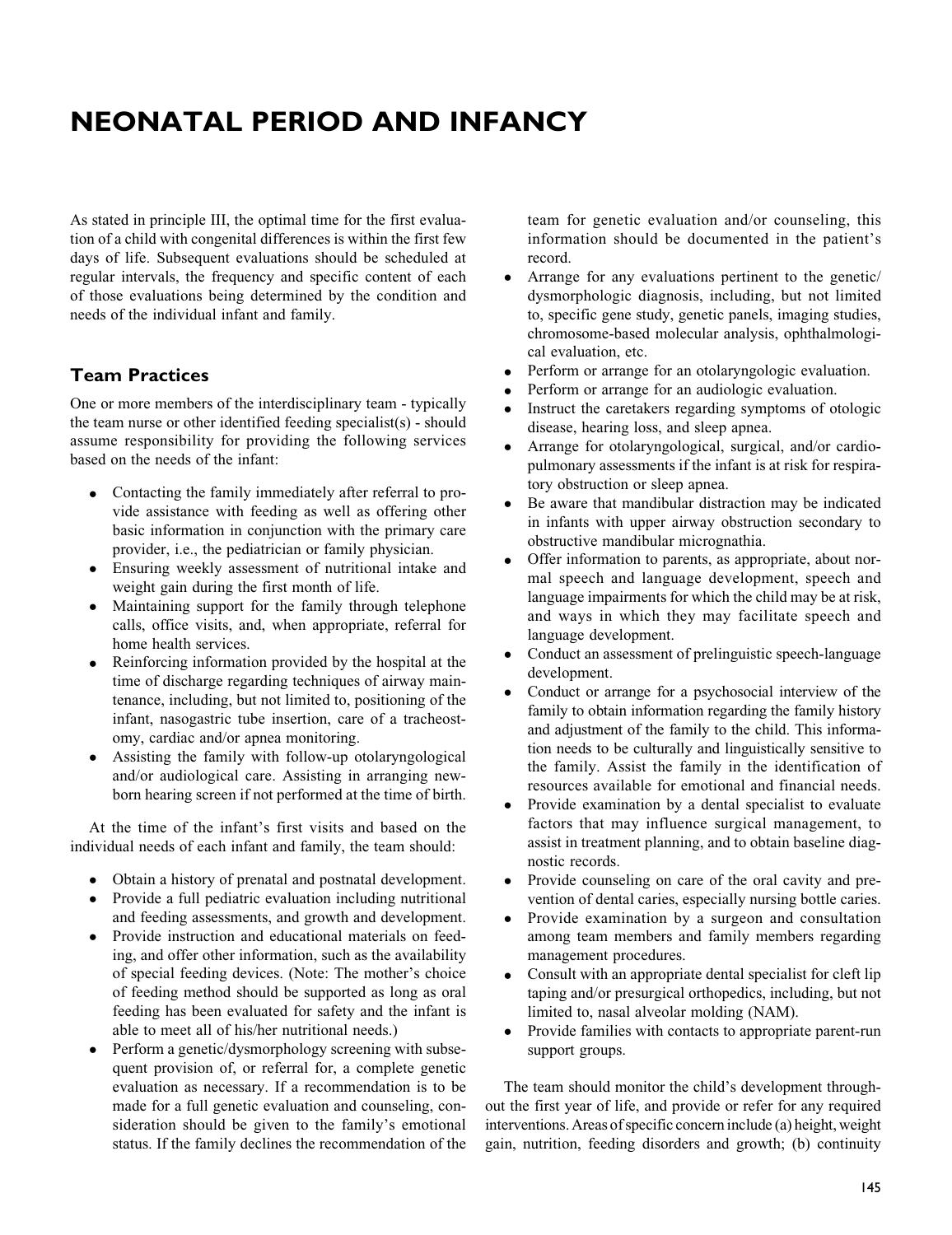of routine pediatric care, including immunizations; (c) motor, cognitive, and social development; (d) speech and language development; (e) otologic health; (f) hearing status; (g) parent-child adaptation, parental skills, behavior management, and nurturance; (h) the condition of the developing dentition and supporting tissues, with counseling regarding early oral hygiene and prevention of nursing caries; (i) the physical status of the child as it pertains to readiness for surgical management; and (j) modifications of the treatment plan as necessitated by any additional information (such as more complete genetic/dysmorphologic diagnoses or new developments in family status).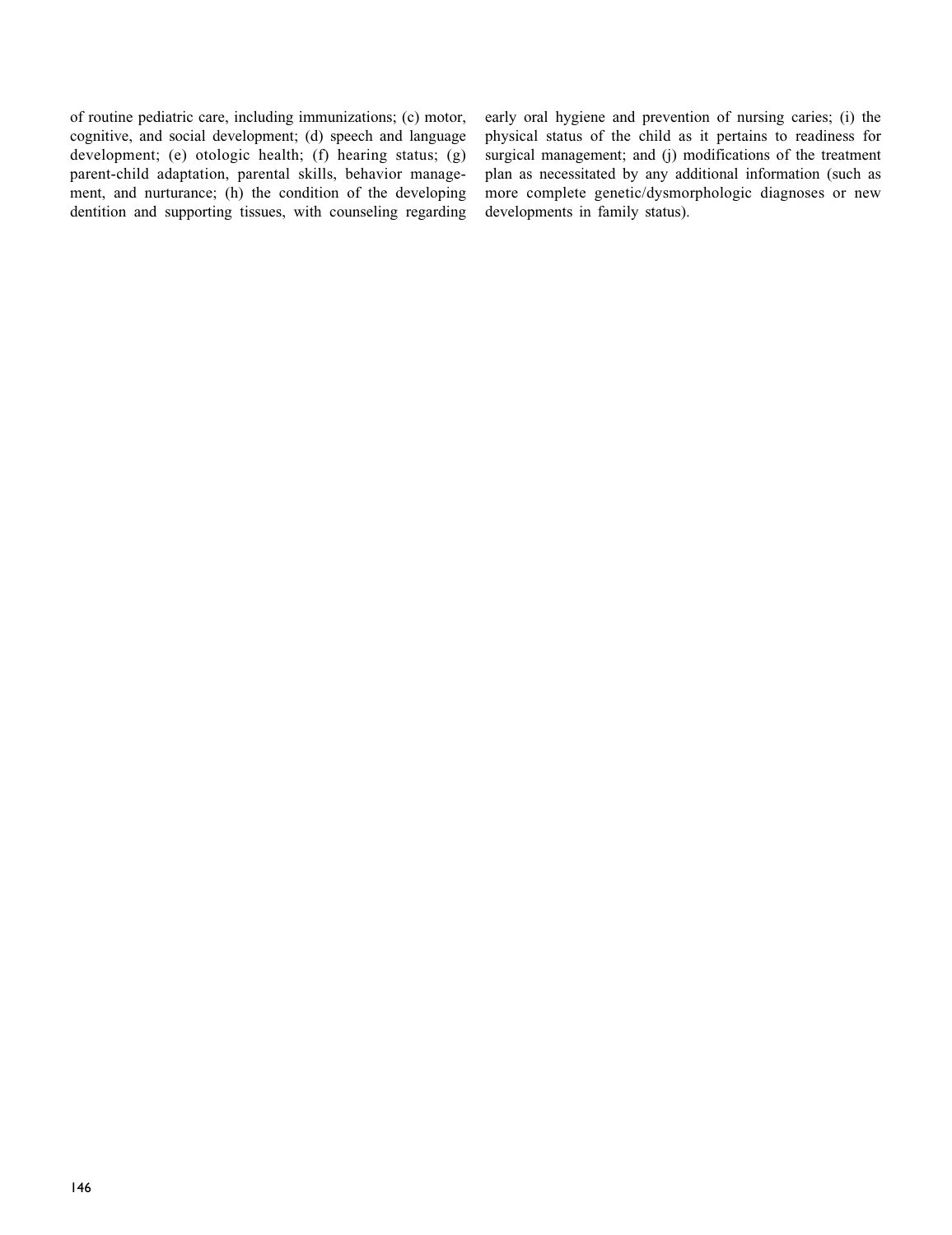# LONGITUDINAL EVALUATION AND TREATMENT

An ongoing relationship between the team, patient, and family allows for longitudinal monitoring of progress and permits the identification of new concerns on a timely basis. Even when the first team visit takes place later in childhood or adulthood, optimization of care requires regular team evaluations for assessment of treatment outcomes and updating treatment plans. Continuity of care enhances the evaluation and treatment process for patients of any age.

## Audiologic Care

Individuals with craniofacial differences may have congenital conditions of the outer, middle, and/or inner ear structures. Those patients with a cleft palate are at an increased risk for middle ear disease. Hearing loss is a possible consequence of these ontological pathologies. The hearing loss may be permanent or intermittent, and it may range in degree from mild to severe. Hearing loss can have a detrimental effect on speech and language development, academic and vocational performance, and psychological and social well-being. For these reasons, individuals with a craniofacial difference require routine audiology surveillance.

- A record of the newborn's hearing screen should be obtained after discharge from the birth facility. If the newborn did not pass the screen, a complete audiological diagnostic evaluation should be performed by three months of age.
- $\bullet$  The timing of audiological follow-up examinations should be determined on the basis of the child's history of ear disease and/or hearing loss. Audiological followup examinations should continue through adulthood as necessary.
- $\bullet$  Audiological evaluations should begin at approximately nine months of age, and include a behavioral audiologic evaluation. Behavioral tests should be repeated at least every six to twelve months until the child is five years of age. After age five, if the hearing test is consistently within normal limit, then audiologic evaluations should be conducted annually until adolescence.
- $\bullet$  If an individual with a craniofacial difference presents with a hearing loss of any type or degree (conductive, sensorineural, mixed, mild, moderate or severe) the schedule of audiological testing will change based on the audiologist's discretion.
- $\bullet$  At each audiological visit, behavioral and physiologic audiological testing should be conducted. Behavioral evaluations include pure tone and, when possible, speech audiometry. Physiologic tests should include acoustic emittance testing (tympanometry and middle ear reflexes) and otoacoustic emissions (OAEs).
- $\bullet$  All children undergoing myringotomies and placement of ventilation (pressure equalizing) tubes should be seen for audiologic assessment regularly.
- $\bullet$  When a persistent hearing loss is identified, amplification (hearing aid, bone anchored hearing aids (BAHA), cochlear implants, and auditory training or FM systems) should be considered.
- $\bullet$  When a hearing loss occurs in the presence of microtia or atresia of the outer or middle ear, either unilaterally or bilaterally, conventional bone conduction amplification should be considered. Depending upon the degree of loss, candidacy, and patient preference, a bone anchored hearing system (auditory osseointegrated implant) may be considered as a treatment option.
- $\bullet$  Once amplification has been provided, routine audiologic follow-up is necessary to monitor hearing status and the function of the amplification system.
- $\bullet$  For any child with a documented hearing loss, an immediate referral should be made to the child's school district for appropriate educational services.

## Cleft Lip/Palate Surgery

In addition to primary surgical closure of the cleft lip and cleft palate, many patients will require secondary surgical procedures involving the lip, nose, palate, and jaws. These procedures usually are staged from infancy through adulthood. In all cases, surgical techniques should be individualized according to the needs and condition ofthe patient. Surgical procedures should be coordinated to minimize the number of anesthetic exposures and hospitalizations. Evaluation of complications (morbidity and mortality) of cleft lip and cleft palate repairs should be completed on an annual basis and subjected to peer review. The quality of surgical outcome depends upon the knowledge and skills of the cleft care team.

## Primary Cleft Lip/Palate Surgery:

- $\bullet$  It is highly recommended that an experienced pediatric anesthesiologist must be present for all surgical procedures involving children.
- $\bullet$  Surgical repair of the cleft lip is usually initiated within the first 12 months of life and may be performed as early as is considered safe for the infant.
- $\bullet$  Presurgical maxillary orthopedics to improve the position of the maxillary alveolar segments and/or enhance the nasolabial aesthetic outcomes prior to surgical closure of the cleft lip may be indicated for some infants.
- $\bullet$  The nasal difference is an integral part of the cleft lip. Depending on the severity, primary rhinoplasty may be done at the time of the primary cleft lip repair.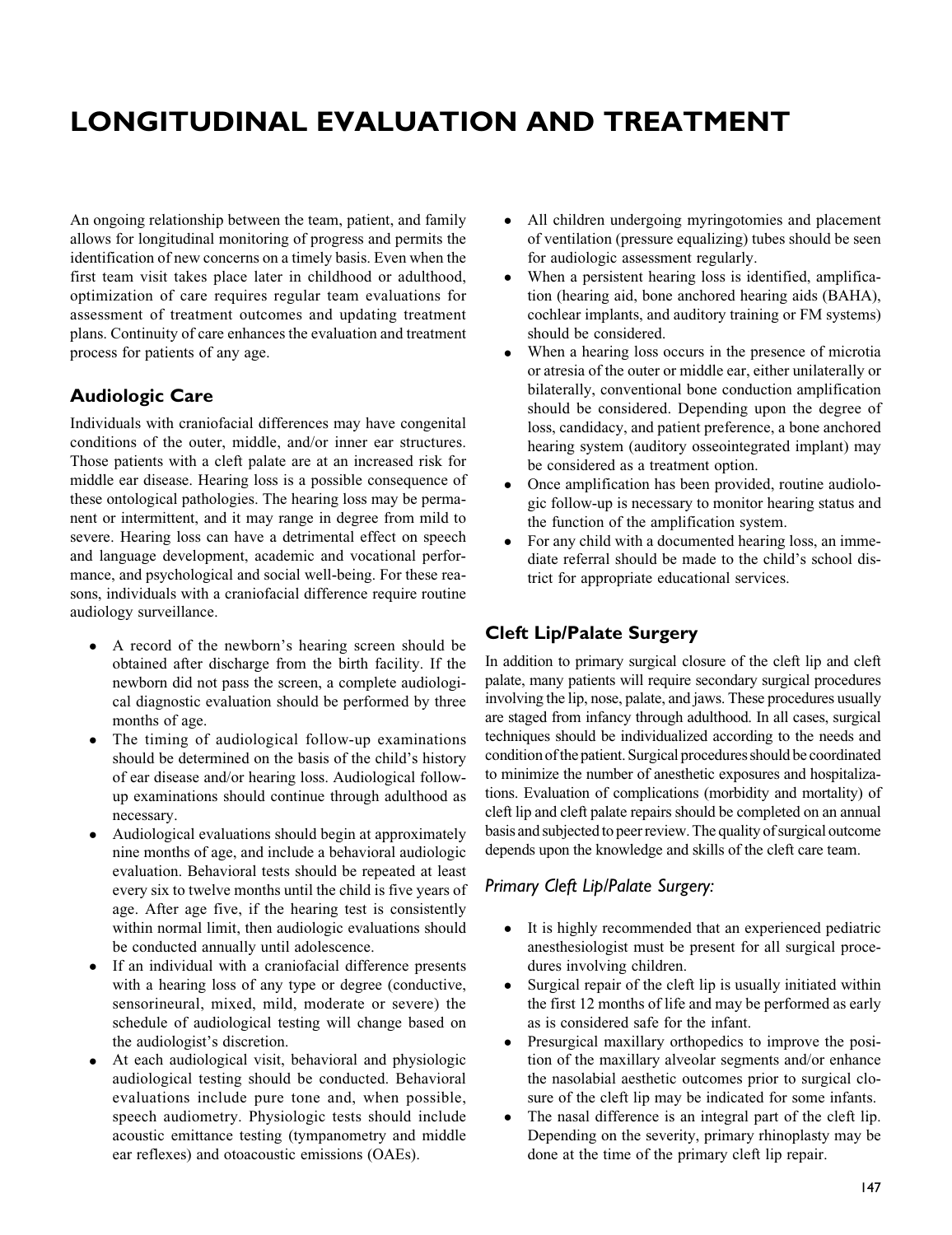- A preliminary cleft lip adhesion is a procedure that may be used in selected patients preceding definitive cleft lip repair.
- The goal of cleft lip repair is to restore the normal function and anatomical features.
- $\bullet$  In the typically-developing child, the cleft palate should be closed by the age of 18 months and preferably earlier when possible.
- The goal of cleft palate surgery is to achieve normal function for speech and swallow. Repair of the cleft of the soft palate must include muscle reconstruction.
- $\bullet$  Patients with submucous cleft palate should be monitored closely, and their submucous cleft palate should be repaired only if there is evidence of feeding, otologic, or speech problems.

## Secondary Cleft Lip/Palate Surgery:

- $\bullet$  Secondary cleft lip/palate surgery and/or surgery for velopharyngeal dysfunction should be performed only after evaluation (imaging) of the velopharyngeal mechanism during speech. Input from speech-language pathology and other team members should be obtained prior to this surgery.
- $\bullet$  Tonsillectomy and/or adenoidectomy may also be indicated to permit safe performance of a pharyngeal flap or other type of pharyngoplasty.
- $\bullet$  The patency of the nasal airway should be considered when planning either nasal reconstructive procedures or secondary velopharyngeal operations.
- $\bullet$  Surgical or prosthetic closure of palatal fistulae may be needed if the fistulae are symptomatic.
- The timing of bone grafting of the alveolar cleft should be determined by the stage of dental development. The graft should be placed before the eruption of the permanent maxillary teeth in the region of the cleft. However, in patients who have been lost to follow up or are late in presenting to the team for alveolar bone grafting, this surgery may need to take place after full eruption of the permanent teeth. The timing of the operative procedure should be determined in collaboration with the team orthodontist. Autogenous bone should be used when tooth movement through the graft is anticipated.
- $\bullet$  Although rhinoplasty and nasal septal surgery are usually advocated only after completion of nasal growth, earlier intervention for reasons of airway problem or nasal tip difference may be indicated. Repair of the cleft lip nasal difference can be accomplished with limited external incisions on the nose.
- $\bullet$  The timing of nasal surgery should be discussed with the patient and parents so that the goals are understood and expectations are realistic.

## Craniofacial Surgery and Maxillofacial Surgery

The complex nature of many types of craniofacial differences often necessitates multiple operative procedures at different stages of development. Reduction of morbidity and mortality from craniofacial operations requires establishment of a dedicated surgical team, frequent performance of operative procedures by that team, and adequate hospital facilities. Longitudinal follow-up is necessary for these patients even when the intervention has been successful with respect to the anatomical difference.

- $\bullet$  Initial evaluation of cranial vault conditions should include a pertinent history and physical examination by team members who are specialists, including, but not limited to, genetics/dysmorphology, neurosurgery, ophthalmology, and craniofacial surgery.
- $\bullet$  The specific components of the pre-, peri-, and postoperative evaluations of craniofacial surgery should be based upon the type of difference and the craniofacial zone(s) affected.
- $\bullet$  For patients with isolated orbitocranial differences, including differences of shape and orbital position, the initial evaluation should include: pertinent history and physical examination by team members who are specialists, including, but not limited to, genetics/dysmorphology, neurosurgery, ophthalmology, and craniofacial surgery
- $\bullet$  Timing of surgery, including distraction osteogenesis, for orbital craniofacial differences depends on associated soft tissue differences, functional impairments, and psychosocial concerns.
- $\bullet$  An experienced pediatric anesthesiologist must be present for all surgical procedures involving children.
- $\bullet$  Appropriate intensive care facilities must be available for all patients undergoing craniotomy or any procedure that might compromise the airway.
- $\bullet$  Patients should be followed at regular intervals at least into adolescence to monitor cranial and facial growth, overall development, neurological status, ocular function, speech and hearing, and psychosocial adjustment.
- $\bullet$  For patients with microtia, surgical reconstruction of the external ear, auditory canal, and middle ear are treatment options. Microtia reconstruction requires a staged surgical approach. Infrequently, the use of ear prostheses, which may be attached with adhesive or osseointegrated implants, is an alternative. The choice depends upon the medical condition and patient preference. Use of the osseointegrated implants, however, may compromise future surgical external ear reconstruction.
- $\bullet$  In the case of surgical procedures that may alter dental occlusion, model surgery and prediction tracings should be completed in the treatment planning process.
- $\bullet$  Orthognathic surgery (and/or distraction osteogenesis) is indicated when orthodontic treatment cannot achieve functional and/or acceptable esthetic occlusion and facial harmony. Such surgery should be timed to minimize any adverse effect on possible subsequent growth, and the timing should be determined in consultation with the team. Whenever possible, orthognathic surgery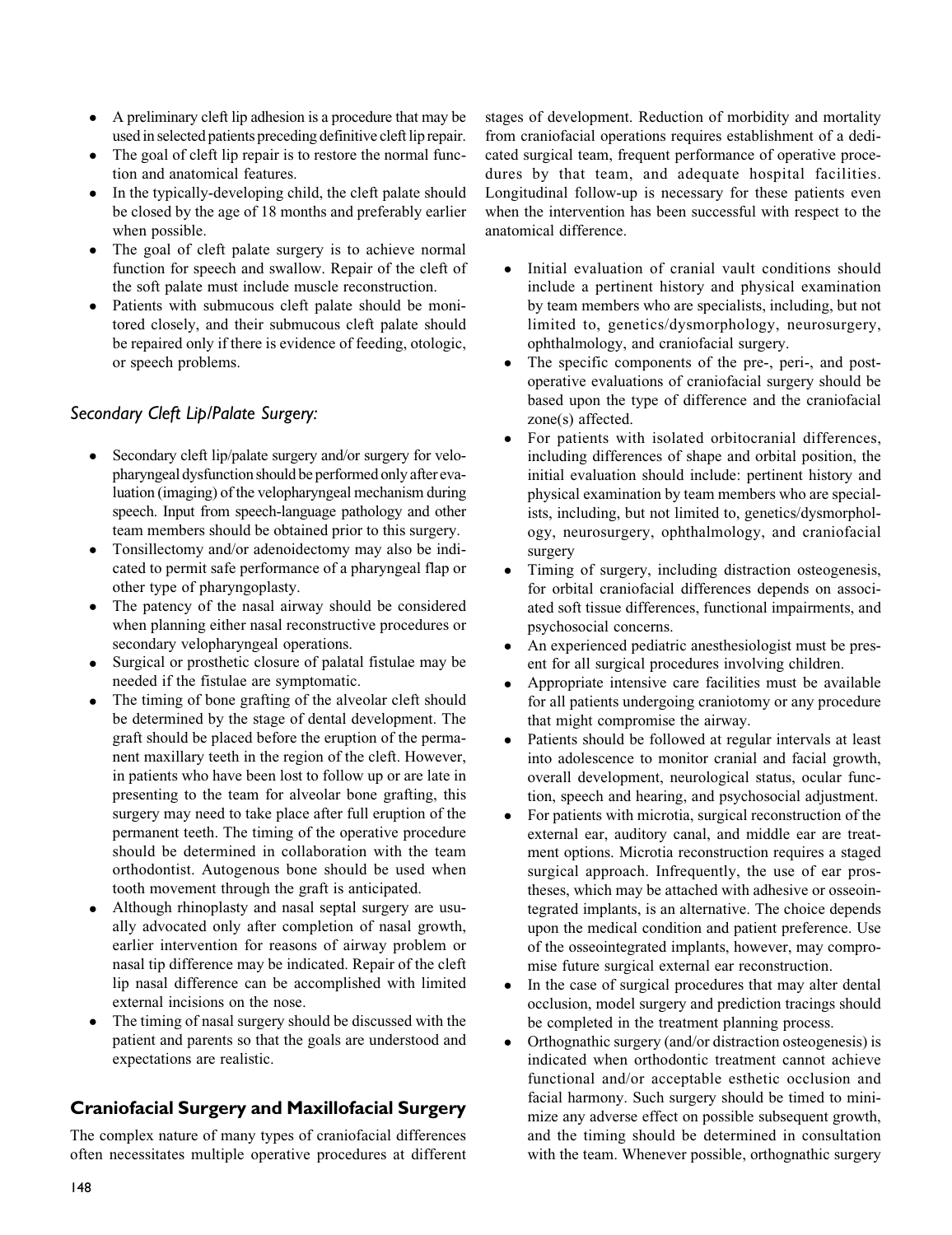should be delayed until physical maturation is essentially completed.

- $\bullet$  Earlier surgery may be indicated when there are serious concerns regarding a compromised airway, jaw function, speech, or psychosocial adjustment. However, the patient and family must understand that additional procedures may be required to optimize the outcome. Secondary procedures including distraction osteogenesis may be necessary to correct residual differences of the mandible, maxilla, orbits, zygoma, forehead, and nose.
- $\bullet$  If mandibular ankylosis is present, surgical release should be carefully considered and integrated with a comprehensive plan including postoperative physical therapy. The child's ability to participate in postoperative therapy should be considered during this treatment planning. Both surgical intervention and subsequent physical therapy may be necessary to facilitate mandibular development, improve the airway, or ameliorate feeding difficulties.

## Dental Care

Patients with craniofacial differences require multi and interdisciplinary dental services as a direct result of the medical condition and as an integral part of the habilitative and rehabilitative process.

- $\bullet$  Infant impressions, photographs, and imaging (3D soft tissue) in cases where infant orthopedics are under consideration.
- $\bullet$  For parents expecting a child with cleft lip and/or palate, prenatal counseling should involve a craniofacial orthodontist (or appropriately trained clinician) who can discuss with the parents the types of infant orthopedic services available and the rationale for using infant orthopedics prior to initial cleft lip repair.
- For any individual with a craniofacial difference, an early consultation with a pediatric dentist is recommended.
- $\bullet$  During the rehabilitative process from infancy to adulthood, the patient and family may encounter different dental services. These services may include but not be limited to: a craniofacial orthodontist, pediatric dentist, oral and maxillofacial surgeon, and a maxillofacial prosthodontist.
- $\bullet$  Provision of dental services for these patients includes primary care and routine dental care. Early in life, these services are best provided by a pediatric dentist familiar with the needs of this population.
- $\bullet$  Dental care should occur within six months of the eruption of the first tooth (and no later than twelve months of age) and continue regularly throughout life.
- $\bullet$  As the child ages, the routine dental needs may be switched over to a general dentist based on the recommendations of the pediatric dentist and team in general.
- $\bullet$  Dental services include but are not limited to: dental examinations, caries control, preventive and restorative dentistry, and prosthetic dental treatment as needed.
- $\bullet$  Regular, ongoing dental evaluations should also include close monitoring for periodontal disease, differences of the dentition, and eruption disturbances.
- $\bullet$  Prosthetic appliances may be required in some cases. These may include but not be limited to: obturator to close fistulae, speech appliance for nonsurgical treatment of velopharyngeal dysfunction, and teeth bearing prosthesis.

## Orthodontic Services

Patients with craniofacial differences require orthodontic services as a direct result of the congenital medical condition and as an integral part of the habilitation and rehabilitation process. Contact with a craniofacial orthodontist may begin prenatally if the family has received a diagnosis of having a cleft lip, cleft lip and alveolus, or cleft lip and cleft palate. Prenatal counseling should review the rationale for the use of infant orthopedics. Regular, ongoing contact should be continued with the craniofacial orthodontist to monitor growth, position, and size of the skeletal and dental components, and dental hygiene, allowing for the determination of the optimal time for intervention. Active treatment is typically accomplished in a series of phases with each phase having specific objectives. These phases are typically in infancy, primary dentition, transitional dentition, and permanent dentition. Diagnoses and treatment planning requires a variety of diagnostic records as well as a thorough clinical examination. Ongoing records are obtained in a serial fashion to monitor craniodentofacial growth and development, as well as the results of ongoing treatment. When indicated, orthodontic treatment assists in the preparation for the repair of cleft lip, alveolar bone grafting, correction of malocclusions, and jaw surgery.

Typical orthodontic treatment planning may include, but not be limited to:

- $\bullet$  Infant impressions, photographs, and imaging (3D soft tissue) in cases where infant orthopedics are under consideration.
- $\bullet$  Dental films, cephalometric radiographs, photographs, and computer imaging should be utilized to evaluate and monitor dental and facial growth and development.
- $\bullet$  For patients at risk of developing a malocclusion, or maxillary-mandibular discrepancy, diagnostic records including properly occluded dental study models (or digital models) should be collected at appropriate intervals.
- $\bullet$  Dental care is necessary as primary dentition erupts. This care should include but not be limited to: dental examination, dental hygiene, preventative dental care, restorative dental care, and management of dental space. Before the primary dentition is completed, the skeletal and dental components should be evaluated to determine if a malocclusion is present or developing.
- $\bullet$  Orthodontic treatment of malocclusion may be performed in the primary, mixed or permanent dentition,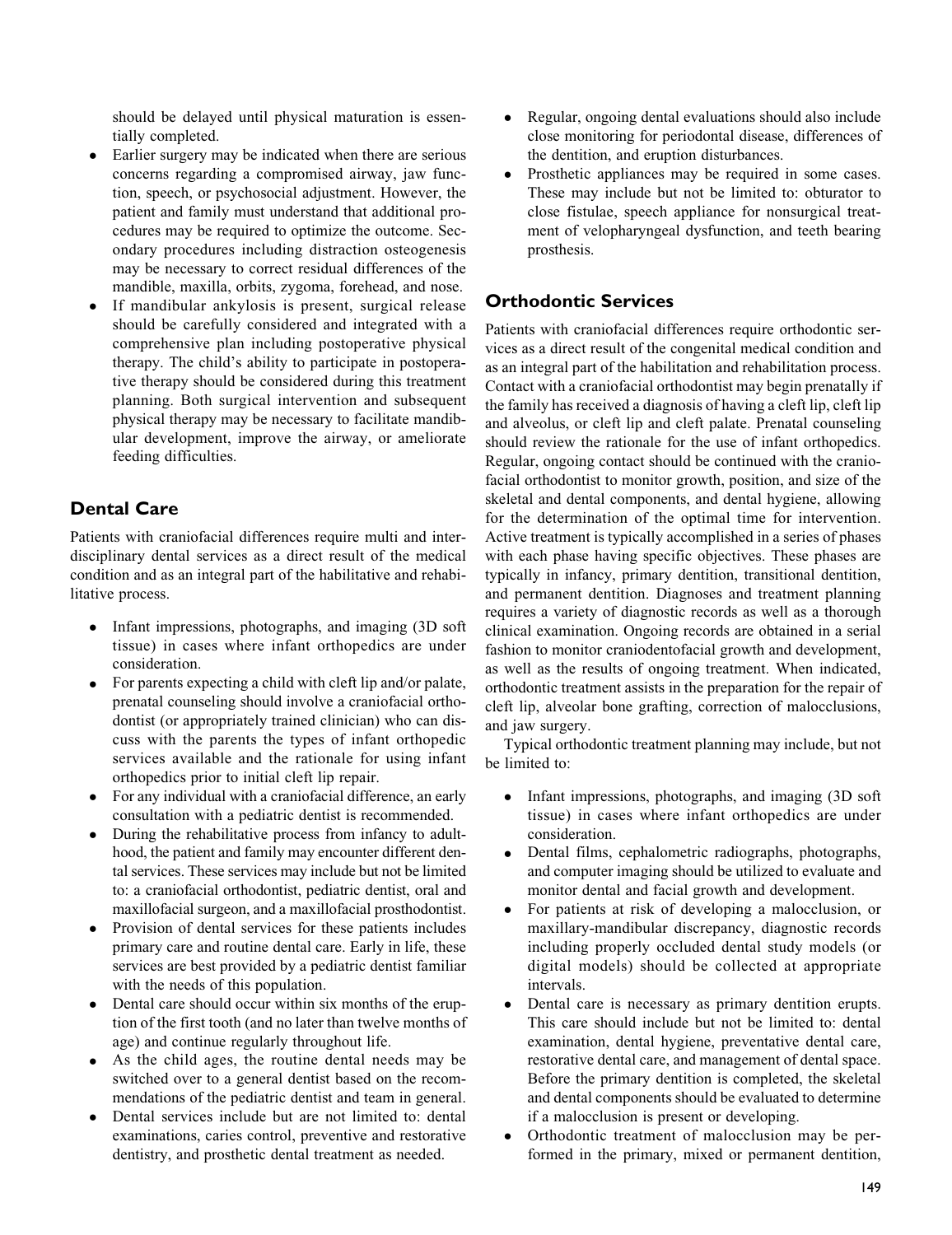or any combination according to patient-specific desired outcomes.

- $\bullet$  Continuous, active orthodontic treatment from early mixed dentition to permanent dentition should be avoided. Each state of active orthodontic treatment may be followed by orthodontic retention and regular orthodontic observations. Orthodontic treatment and retention may extend into adulthood.
- $\bullet$ Functional orthodontic appliances may be prescribed.
- $\bullet$  Orthodontic treatment may be required in conjunction with surgical correction (and/or distraction osteogenesis) for correction of the facial difference. Collaboration and communication between the surgeon and orthodontist should precede all craniofacial surgical interventions as surgical intervention will have a direct impact on the growth and development of the dental and skeletal components.
- $\bullet$  Individuals with congenitally missing teeth directly related to a history of cleft lip and/or palate may require fixed restorative bridgework or osseointegrated implants.
- $\bullet$  Ongoing evaluation of dental hygiene and periodontal disease must be accomplished.
- $\bullet$  In some patients, a prosthetic obturator of palatal fistulae may be necessary.
- In some patients, a prosthetic "speech appliance" may be necessary to treat velopharyngeal dysfunction.
- $\bullet$  In addition to providing direct orthodontic care, the craniofacial orthodontist interacts with the patient and their family on a regular basis. This ongoing interaction allows the orthodontist to provide input to the cleft palate and/or craniofacial team regarding changes in the patient's behavior, sleep, academic performance, and social interactions.
- $\bullet$  The craniofacial orthodontist may also be involved in assisting the family with referrals to a maxillofacial surgeon, periodontist, and prosthodontist.

# Genetic/Dysmorphology Services

A comprehensive clinical genetic evaluation is a key component in the management of patients with congenital craniofacial differences and should include but not be limited to: (1) diagnosis, (2) recurrence risk counseling, (3) recommendations for medical management and surveillance studies based upon genetic diagnosis, and (4) counseling regarding prognosis.

- $\bullet$  Indications for referral for a complete genetic evaluation include, but are not limited to: (a) positive family history, (b) prenatal growth deficiency, (c) unexplained postnatal growth deficiency, (d) developmental delay or intellectual disability, (e) associated major malformations and/or disorders, (f) associated minor malformations, (g) family request, and (h) recognized genetic diagnosis.
- $\bullet$  Genetic testing may be recommended to determine diagnosis and/or confirm suspected clinical diagnosis.
- $\bullet$  Complex syndromes involving craniofacial differences may not fully express clinical manifestations that can be recognized in the first years of life. Thus, genetic followup evaluations are necessary to continue the identification of the diagnoses and to use updated genetic testing.
- $\bullet$  Genetic testing should be pursued to establish underlying diagnosis to allow for diagnosis-specific health surveillance, recommendations, and recurrence risk counseling for families (including adolescent/young adult with condition).
- $\bullet$  Patients who are first seen by the team at later ages should also be evaluated by the geneticist.
- $\bullet$  Prenatal ultrasound will often detect cleft lip with or without cleft palate. Isolated cleft palate is rarely identified by ultrasound. A timely referral to specialists experienced in diagnosis, management, and treatment of children with these and related conditions should be made. Additional maternal and fetal (imaging and invasive) testing may be recommended to assist with diagnosis and management of pregnancy.
- $\bullet$  For families who live in areas which are geographically remote, the team should arrange for a referral to an accessible source where genetic services can be provided and should encourage the family to follow through on the referral.
- $\bullet$  Personal genetic counseling should be offered to the maturing adolescent and young adult.

# Nursing Care

Complex interdisciplinary management for individuals with congenital craniofacial differences requires a high level of ongoing coordination of services. The patient and family need appropriate information to understand the rationale for, and implications of, such management. Nursing assessment, interventions, and ongoing follow-up evaluations are integral to the long-term care needs of the child or individual with congenital craniofacial differences and family. Services for the patient and family include:

- $\bullet$  Feeding assessments, interventional teaching, and follow-up of nutritional and growth assessments.
- $\bullet$  Serving as role models of acceptance and nurturance for the patient and family including acceptance of cultural beliefs and cultural diversities.
- $\bullet$  Preparation of patients and families for what to expect when either in-patient or out-patient surgical procedures are scheduled. Information should be provided on preand postoperative feeding, the rationale for the use of restraints, special positioning and equipment, wound care, skin management, activity restriction, anticipated outcome or general status immediately following surgery, and the necessity for, and timing of, postoperative examinations. Instructions must be given in a manner that assures understanding on the part of the family and other caregivers.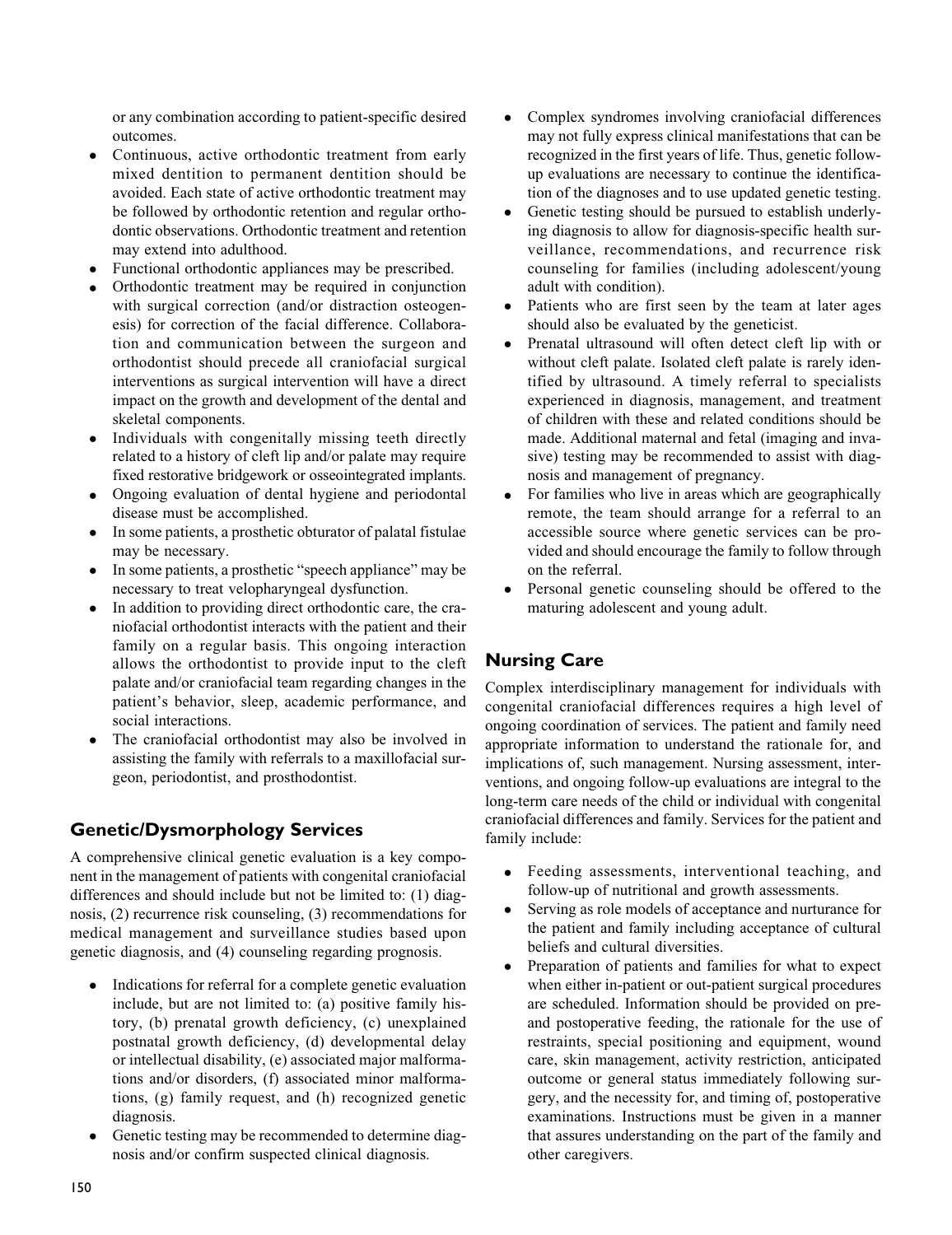In addition to the direct nursing services provided to patients and families, members of the craniofacial team bear the responsibility for offering education to hospital and community nurses in feeding and other aspects of the special care required by children with craniofacial differences.

- $\bullet$  Ongoing educational programs for, and consistent liaison with, the nursing staff of hospitals in the community, as well as in remote locations, to improve patient care and facilitate timely referrals for interdisciplinary patient management.
- $\bullet$  Availability of education/guidance to hospital personnel involved in pre- and postoperative care of the patient undergoing surgery. These questions may involve use of arm restraints, feeding and hydration postoperatively, airway maintenance, pain management, surgical site protection, patient and family adjustment, and instructions for home care.

# Otolaryngologic Care

Comprehensive care of children with cleft and craniofacial differences typically requires long-term monitoring and care of the ears, nose, and throat. Upper aerodigestive tract pathology is prevalent in these patients. Otolaryngologic care of the airway, speech, swallowing, and ears must be well coordinated with surgery, speech, and audiology. Otolaryngologic care begins at birth and can extend into adulthood.

## Airway

- Sequential airway assessments beginning at birth are often required to evaluate structural and functional causes of airway difficulties. Such assessments may include but are not limited to: flexible and rigid endoscopy, radiologic studies, airflow studies, CT and MRI scans, and polysomnography.
- $\bullet$  Upper airway obstruction may be due to but not limited to: facial skeletal insufficiency, soft tissue excess, nasal and\or septal difference, choanal stenosis/atresia, and laryngotracheal differences. Each of these possible disorders requires careful analysis and management. In newborns, failure to thrive and feeding problems are often airway related and may require coordination among otolaryngology, surgery, and speech-language pathology. In an older child, noisy breathing and obstructive sleep apnea may contribute to failure to thrive and/or academic difficulties.
- $\bullet$  Airway management might include soft tissue reduction, such as tonsillectomy, reduction of turbinate, or tongue reduction.
- $\bullet$  Adenoidectomy secondary to recurrent otitis media with effusion may be recommended. However, partial adenoidectomy is recommended in an effort to retain a portion of the adenoid to assist in velopharyngeal closure.
- $\bullet$  Additional improvement in airway may be accomplished through nasal and septal reconstruction, addressing sinus

dysfunction, and skeletal correction of deficient mandible and/or maxilla.

 $\bullet$  When required, laryngotracheal procedures, including, but not limited to, tracheotomy or supraglottoplasty, might be indicated if the individual experiences signs of airway obstruction at the laryngeal level. The impact of secondary speech procedures (i.e., pharyngoplasty, pharyngeal flap) on the airway must also be considered.

## Ears and Hearing

- $\bullet$  The ears should be evaluated on a regular basis, beginning with a physical examination of the ears in the initial months of life.
- $\bullet$  Results of the newborn hearing screen should be obtained and discussed with the family.
- $\bullet$  Eustachian tube function must be evaluated on an ongoing basis to evaluate possible dysfunction in the middle ear.
- $\bullet$  Early detection and treatment of otitis media with and without effusion is mandatory, as hearing loss can impact communication.
- $\bullet$  Treatment of middle ear disease may include but not be limited to: systemic and or topical antibiotics, insertion and/or removal of tympanostomy tubes, tympanoplasties, removal of cholesteatomas, mastoidectomies, and ossicular reconstruction.
- $\bullet$  Microtia and aural atresia reconstruction require close coordination between surgical and/or prosthetic treatment and aural rehabilitation.

# Pediatric Care

Pediatric care provided within the context of the team is fundamental in assuring that the health needs of the child with craniofacial differences are identified and appropriately treated. Pediatric team care ideally begins prenatally and continues until the patient's care is successfully transitioned to adult providers. Pediatricians, nurse practitioners, and geneticists often serve as the pediatric provider on the team. This provider partners with the patient, family, primary care provider, and team members to optimize the patient's health. The goals of the pediatric team care provider include but are not limited to:

- Ensure that each child has a primary care provider who functions as an external member of the team.
- $\bullet$  Identify the clinical diagnosis for the patient's health concern(s). Establishing a diagnosis may require variable combinations of laboratory, imaging, and/or consultant evaluations. Accurate diagnoses are critical to ensure appropriate patient care.
- $\bullet$  Provide the patient, family, community, and team providers with information regarding the patient's diagnosis. Information should include but not be limited to: etiology (if known), inheritance (recurrence risk for patient and family), and natural history (including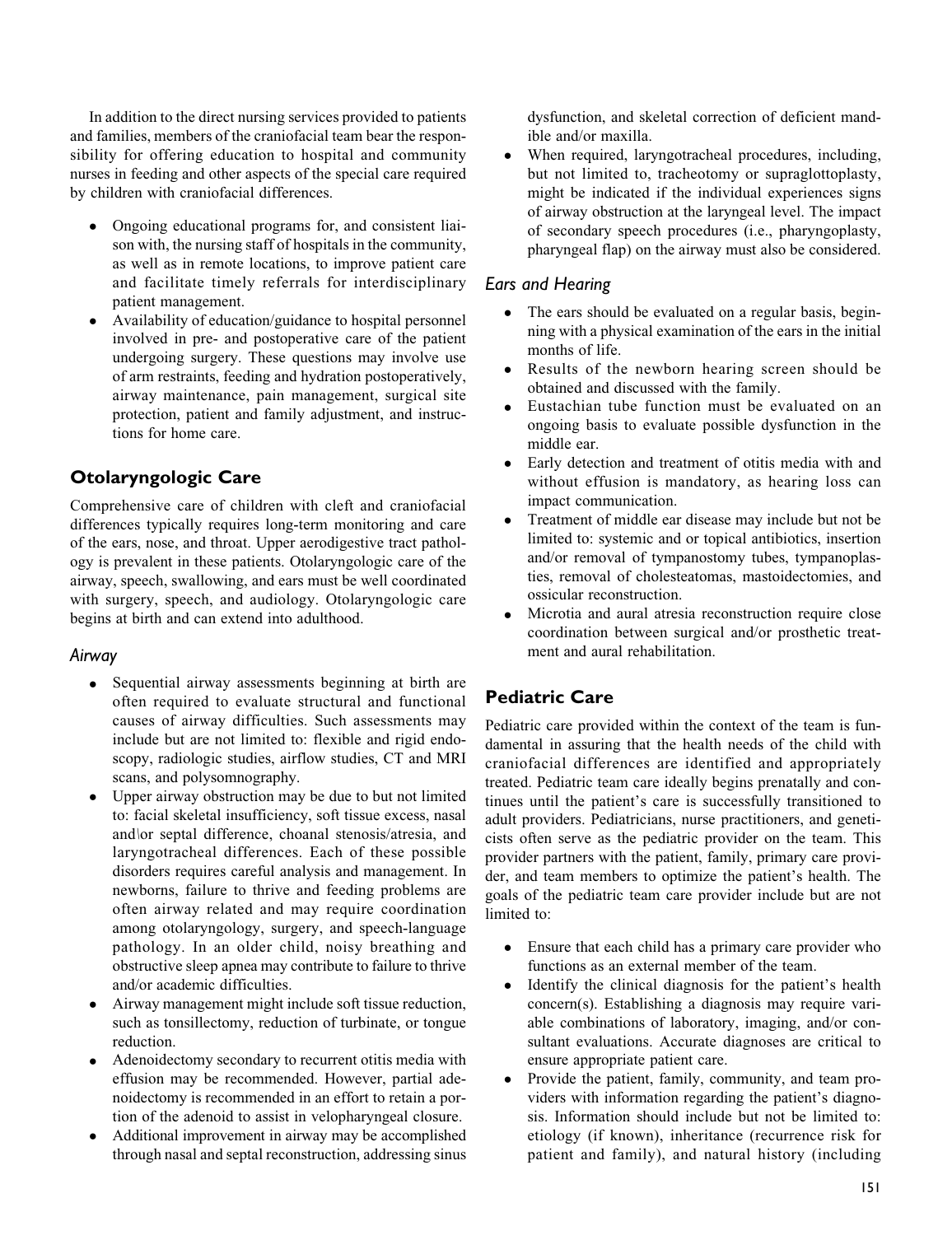associated health concerns). The pediatric provider will recommend genetic consultation when indicated.

- $\bullet$  Monitor the patient's health status and initiate evaluation and treatment of health problems directly related to the specific craniofacial condition (e.g., cleft palate), diagnosis (e.g., 22q11.2DS), family history (e.g., parent with thrombosis), patient symptoms (e.g., sleepdisordered breathing), and physical exam findings (e.g., murmur). Provide patient, family, community provider, and team members with recommendations for age-specific health surveillance based upon the patient's diagnosis. Partner with the community provider to establish an individualized health surveillance plan.
- $\bullet$  Provide the patient, family, community provider, and team members with diagnosis-specific health risk precautions, such as but not limited to: spine at risk, medication risk, or potential for adrenal insufficiency.
- $\bullet$  Partner with craniofacial team members and the community physician to advocate for appropriate community evaluations, therapies (e.g., Birth to Three), and support (e.g., IEP).
- $\bullet$  Monitor children for growth failure, delayed development, abuse and neglect, or other significant health concerns. When special needs are identified, referral to appropriate specialists should be initiated in cooperation with the primary care provider.
- $\bullet$  Assess parental understanding of the child's health needs, and address questions regarding their child's health issues.
- $\bullet$  Evaluate the child's health prior to planned surgical procedures, and provide recommendations regarding readiness for both surgical and nonsurgical interventions.

# Psychological and Social Services

The accomplishment of the goals of treatment of the patient with craniofacial differences requires periodic assessment of the psychosocial needs of both the patient and the family. The psychosocial interviewer may come from the ranks of professionals such as those in social work, psychology, pediatrics, nursing, and psychiatry. Standardized assessment of neurodevelopmental functioning of infants, toddlers, and preschoolers may be performed by qualified professionals. However, for school-aged children, standardized psychological tests must be administered and interpreted under the supervision of a licensed psychologist (or other licensed professional who is trained to administer and interpret these tests), preferably a person familiar with craniofacial differences and related speech and hearing disorders.

 $\bullet$  Psychosocial screening interviews should be conducted periodically to assess parental competence and nurturance, child management skills, parent-child relationships, and the emotional and behavioral adjustment of the child. This screening should begin in infancy and continue throughout young adulthood. Psychosocial

screening should be conducted to assess the individual's emotional readiness for early surgical intervention. Parents and youth with craniofacial differences should receive guidance regarding topics to include but not be limited to: behavior management, teasing, rejection by other family members, public attitudes, fear of and expectations from surgical procedures, and emotional adaptation to treatment. If concerns are identified, each family should receive or be referred for comprehensive psychosocial evaluation, and, as appropriate, intervention.

- $\bullet$  The high rate of learning disorders in children with craniofacial conditions requires that each child be screened for potential neurodevelopmental and learning disorders. When problems are suspected or identified in these areas, the child should receive or be referred for formal developmental/cognitive evaluations and intervention as needed. When appropriate, referral for vocational training should be provided to adolescents.
- $\bullet$  Information about learning performance should be obtained periodically. If neurodevelopmental and/or learning disorder evaluations/intervention services are provided in the child's community, these services should be reviewed and monitored by the team on an ongoing basis.
- $\bullet$  Families of children with craniofacial differences may benefit from contacts with other families. The team should facilitate such contact through support groups, networking, and other social skill-building opportunities.
- $\bullet$  As they mature, individuals should be given information about their craniofacial difference and should be permitted and encouraged to become active participants in treatment planning. All care providers should be sensitive to how treatment discussions can be perceived by children and should do everything possible to ensure that the child understands the treatment plan as much as possible.
- $\bullet$  Team care should include preparation for the support and transition of the young adult to adult craniofacial care.

# Speech-Language Pathology Services

Children with cleft palate and craniofacial differences are at risk for communication disorders. Careful assessment of speech and language skills is essential in determining management (e.g., surgical, dental, speech-language therapy), monitoring progress, and evaluating treatment outcomes. Speech-language evaluations should occur often enough to ensure appropriate documentation of each child's current communication skills, their communication progress, and to develop appropriate recommendations for intervention based on the individual's age and needs.

- $\bullet$  Speech-language pathology services should include ongoing evaluations of language development. These evaluations should begin prior to palate repair.
- $\bullet$  Speech evaluations for a child with a craniofacial difference should be conducted on an annual basis and/or per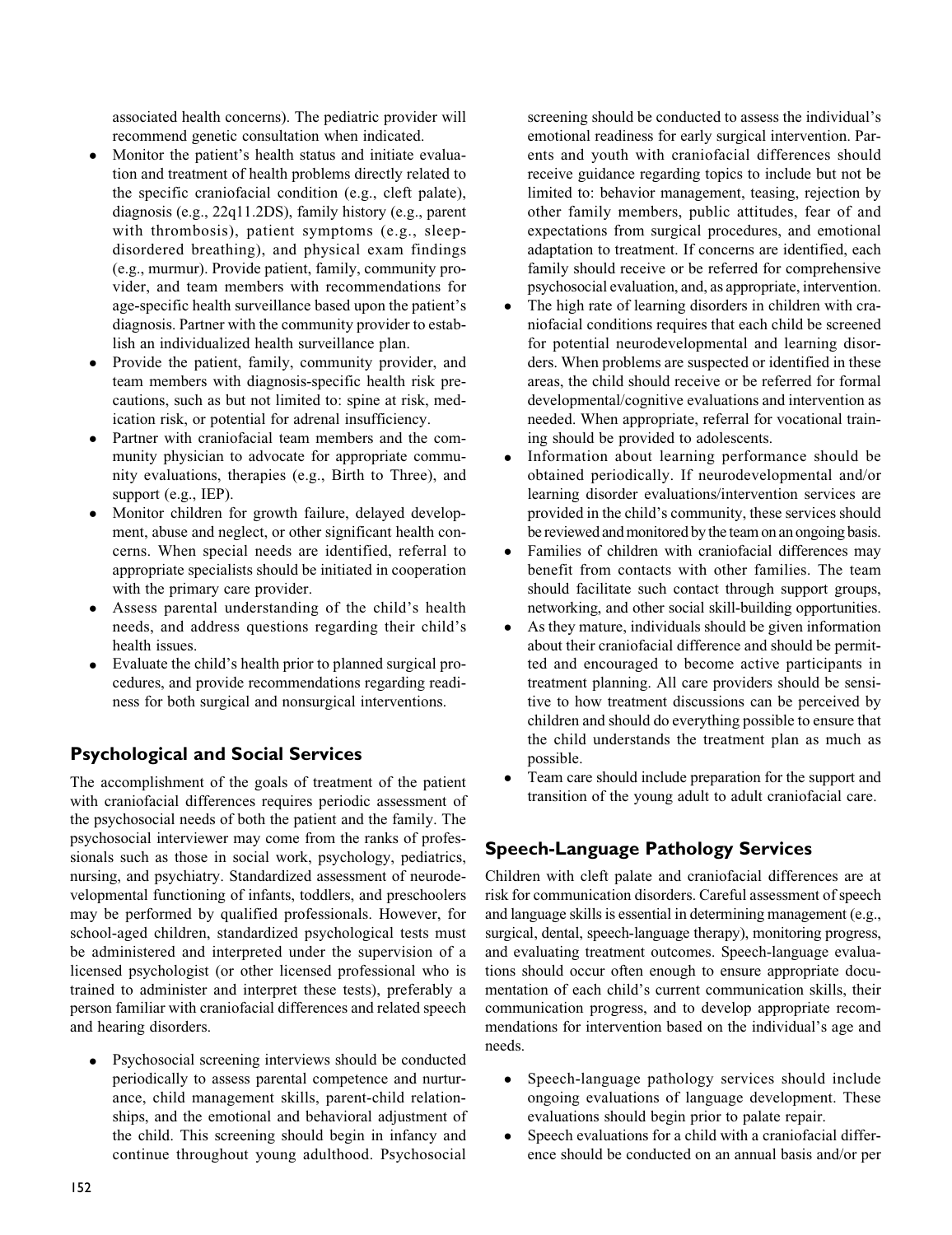team request up to six years of age. Additional speech evaluations should be conducted if there are concerns of language disorder, articulation disorder, or resonance imbalance.

- $\bullet$  If it is determined that communication skills are not at an age or developmentally appropriate level, or if early speech productions are deviant, a referral should be made to a qualified speech-language pathologist in the community. This may include an early childhood intervention program that includes speech-language pathology services.
- $\bullet$  For individuals present with communication disorders, and for those in which the basis for continuing velopharyngeal dysfunction cannot be definitively determined, reevaluations should take place as often as deemed necessary by members of the interdisciplinary team in consultation with local care providers.
- $\bullet$  Evaluations of communication conducted as a part of a team visit should include, but not be limited to: language development, articulation development, and perceptual assessment of resonance and voice.
- $\bullet$  If articulation is deviant and characterized by maladaptive compensatory misarticulation errors associated with cleft palate, speech therapy may result in positive changes in velopharyngeal closure.
- $\bullet$  Speech evaluations are necessary pre- and posttreatment to determine candidacy for, and outcomes of, surgical, behavioral, and/or prosthetic management of the velopharyngeal system.
- $\bullet$  For patients with craniofacial differences who are candidates for orthognathic surgery, pre- and postoperative perceptual speech evaluations are necessary.
- $\bullet$  Instrumental assessment of velopharyngeal function is required for all patients with resonance disorders and/or audible nasal air emission. Instrumental assessment procedures may include but not be limited to: imaging (multiview videofluoroscopy, nasopharyngoscopy), aerodynamic (pressure flow), acoustic (nasometry), and speech recordings. These procedures may be done by the team speechlanguage pathologist or in collaboration with other team

members or colleagues (e.g., plastic surgeon, otolaryngologist, radiologist).

- $\bullet$  If a voice difference is present, a referral should be made to an otolaryngologist and a recommendation for direct laryngoscopy. This is necessary prior to initiating voice therapy.
- $\bullet$  Speech and/or language therapy may be needed for some patients with cleft and craniofacial differences. The need for treatment will be based on the results of a formal assessment.
- $\bullet$  Biofeedback therapy, including, but not limited to, nasopharyngoscopy, acoustic (nasometry) or pressure flow studies, may be useful in treating some patients with velopharyngeal dysfunction.
- $\bullet$  Blowing exercises and oral motor therapy are not effective in treating velopharyngeal dysfunction.
- $\bullet$  In addition to the direct speech services provided to patients, team speech-language pathologists should collaborate with and provide guidance to community providers to implement appropriate treatment plans.

# Quality Management

The quality of care for patients with craniofacial differences and related disorders must be carefully monitored by the team providing diagnosis, treatment planning, and treatment services. This requires (1) longitudinal assessments of the outcomes of treatment, (2) periodic team review of the clinical outcome data, and (3) team adaptation of treatment procedures when clinical outcome assessments do not reach referenced criteria.

# Revisions of Clinical Practices

The clinical practices presented in this document reflect current knowledge and experience. Changes in these practices will be guided by advances in technology and research, including data on clinical outcome. Thus, timely review and revision of this document will be necessary.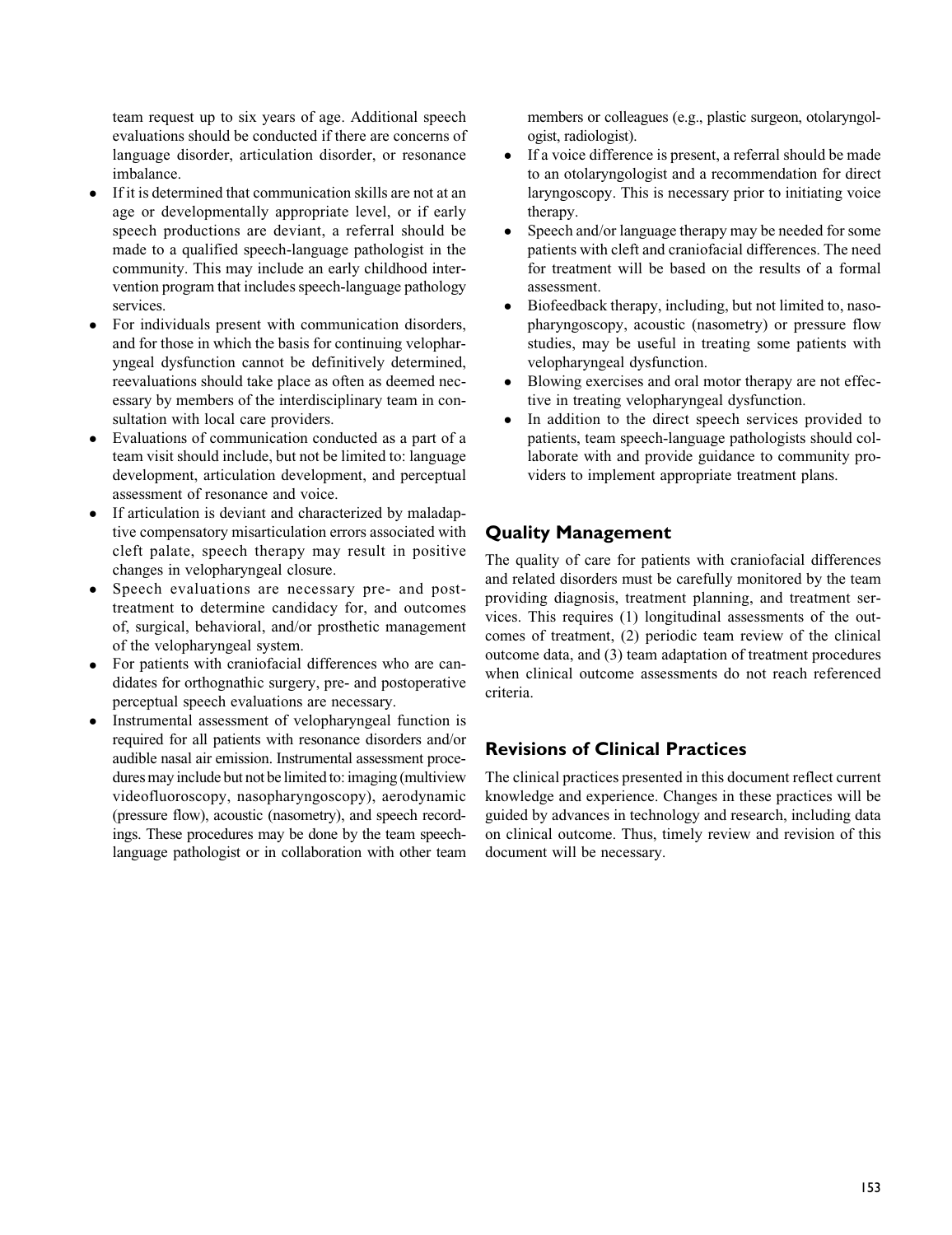# APPENDIX

# Grant Project Committee

#### Betty Jane Philips, Ed.D., Co-chair Speech-Language Pathology Cleft Palate-Craniofacial Program Boys Town National Research Hospital Omaha, Nebraska

#### Donald W. Warren, D.D.S., Ph.D.,

Co-chair Prosthodontics/Prosthetics Craniofacial Center University of North Carolina Chapel Hill North Carolina

Sally Peterson-Falzone, Ph.D., Document Editor Speech-Language Pathology Center for Craniofacial Anomalies University of California San Francisco, California

Howard Aduss, D.D.S., M.S. **Orthodontics** Center for Craniofacial Anomalies University of Illinois Chicago, Illinois

Alphonse R. Burdi, Ph.D., Anatomy Craniofacial Anomalies Program University of Michigan Ann Arbor, Michigan

Albert H. Guay, D.M.D. **Orthodontics** American Dental Association Chicago, Illinois

James A. Lehman, Jr., M.D. Plastic Surgery Akron Craniofacial Center Akron, Ohio

Don LaRossa, M.D. Plastic Surgery Facial Reconstruction Center Hospital of the University of Pennsylvania Philadelphia, Pennsylvania

Michael Lewis, M.D. Plastic Surgery Cleft Palate Clinic New England Medical Center Boston Massachusetts

Nancy C. Smythe (ex-officio) Executive Director American Cleft Palate-Craniofacial Association\* Pittsburgh, Pennsylvania

# Authors and Titles of Position Papers Presented at the May 1991 Consensus Conference

Martha Auslander, M.Ed., M.S. Parameters for Audiology Audiology Cleft Palate-Craniofacial Program Boys Town National Research **Hospital** Omaha, Nebraska

Arthur S. Brown, M.D. Parameters for Plastic and Reconstructive Surgery Plastic Surgery Cooper Regional Cleft Palate Program Cooper Hospital/University Medical Center Camden, New Jersey

#### Rodger M. Dalston, Ph.D.

Parameters for Speech-Language Pathology Speech-Language Pathology Craniofacial Center University of North Carolina Chapel Hill, North Carolina

#### Edward N. Elmendorf, III, M.D.

Parameters of Care for Pediatrics **Pediatrics** Craniofacial Team, Loma Linda University Loma Linda, California

Barbara A. Elster, P.N.P., M.P.H. Parameters of Nursing Care Nursing Cleft Palate-Craniofacial Center University of Pittsburgh Pittsburgh, Pennsylvania

#### Marilyn C. Jones, M.D.

Parameters of Care for Genetics Pediatric Genetics Cleft Palate Program/Craniofacial Team Children's Hospital of San Diego San Diego, California

#### Kathleen A. Kapp-Simon, Ph.D.

Parameters of Psychosocial Care Psychology Center for Craniofacial Anomalies University of Illinois Chicago, Illinois

#### Jeffrey L. Marsh, M.D.

Parameters of Care for Craniofacial Surgery Plastic Surgery Cleft Palate and Craniofacial Deformities Institute St. Louis Children's Hospital St. Louis, Missouri

Betty Jane McWilliams, Ph.D. An Overview Speech-Language Pathology Cleft Palate-Craniofacial Center University of Pittsburgh Pittsburgh Pennsylvania

#### Harlan R. Muntz, M.D.

Parameters for Otolaryngology Otolaryngology Cleft Palate and Craniofacial Deformities Institute St. Louis Children's Hospital St. Louis, Missouri

#### Pamela Onyx, M.S.\*

Parents' Viewpoint Social Work Director, AboutFace, U.S.A., Warrington Pennsylvania

#### Ronald P. Strauss, D.M.D., Ph.D.

Delivery of Multidisciplinary Services Medical Sociology Craniofacial Center University of North Carolina Chapel Hill, North Carolina

#### Timothy A. Turvey, D.D.S.

Parameters of Care for Oral and Maxillofacial Surgery Oral-Maxillofacial Surgery Craniofacial Center University of North Carolina Chapel Hill, North Carolina

#### Katherine Dryland Vig, F.D.S., M.S., D.Orth.

Parameters of Care for Dentistry **Orthodontics** Cleft Palate-Craniofacial Center University of Pittsburgh Pittsburgh, Pennsylvania

#### Jerry W. Wiley, M.D.

Agency Directors' Viewpoint Pediatrics Division of Maternal and Children Health Raleigh, North Carolina

#### Leslie A. Will, D.M.D.

Responsibility for Quality of Services **Orthodontics** Private Practice Oak Park, Illinois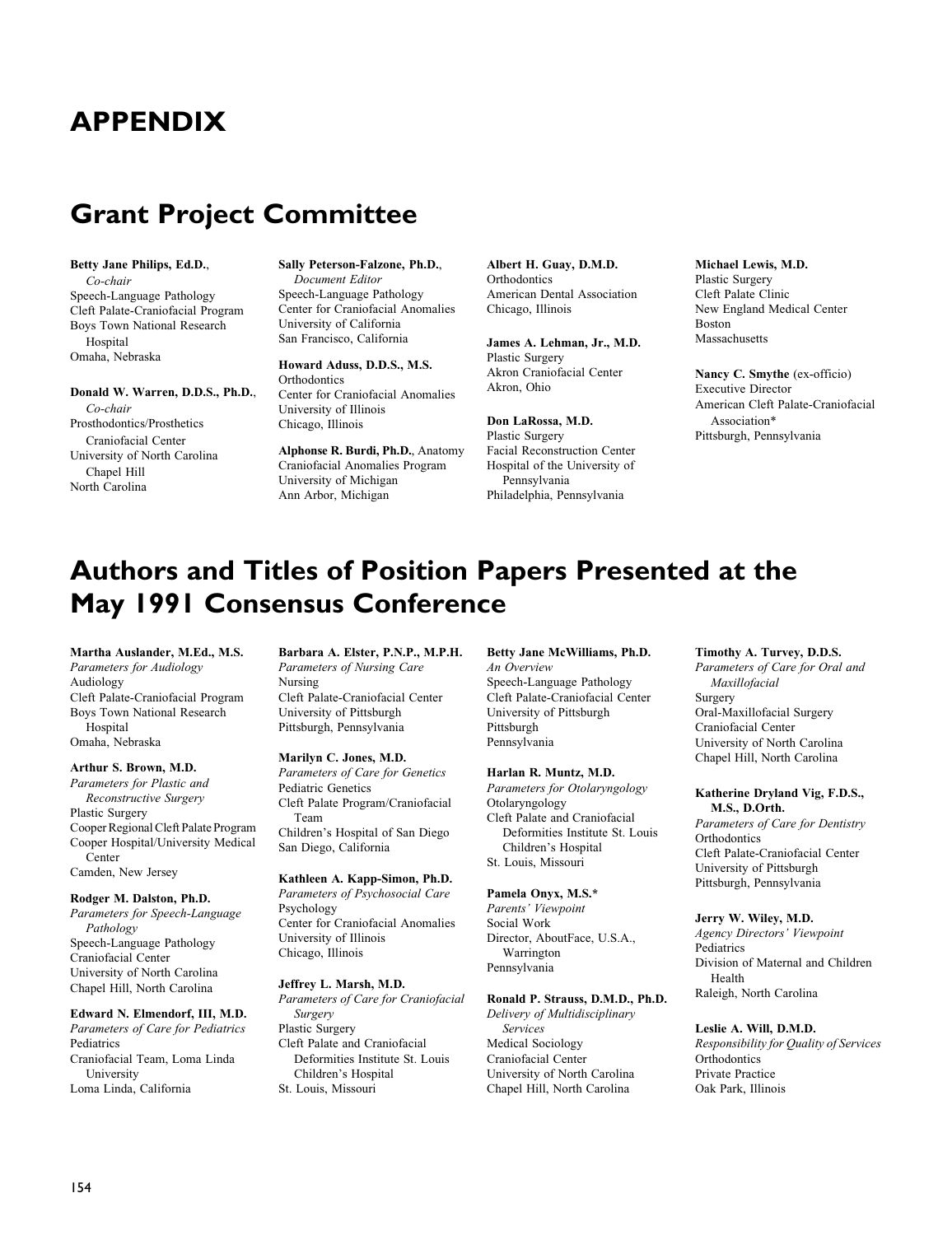# Additional Consensus Conference Participants

Judy Aguilera-Posen, M.A. Speech-Language Pathology Casa Colina Rehabilitation Hospital Pomona, California

Ms. Rickie Anderson\* Parent Elvin, Illinois

Arthur Aylsworth, M.D. **Genetics** University of North Carolina Chapel Hill, North Carolina

Joan Barzilai, B.S.N. Nursing St. Louis Children's Hospital St. Louis, Missouri

Elisabeth A. Bednar, B.A.\* Executive Director AboutFace International Toronto, Ontario, Canada

Samir E. Bishara, D.D.S. **Orthodontics** University of Iowa Iowa City, Iowa

Philip J. Boyne, D.M.D., D.Sc. Oral-Maxillofacial Surgery Loma Linda University Medical Center Loma Linda, California

Sterling K. Clarren, M.D. Pediatrics University of Washington Seattle, Washington

Susan M. Coughlin, B.S.N. Nursing Boys Town National Research Hospital Omaha, Nebraska

Carol J. Cunningham, M.S.\* Social Work Mayo Clinic Rochester, Minnesota

Virginia M. Curtin, M.S., R.N., R.N.P. Nursing Oakland Children's Hospital Oakland, California

George Delavan, M.D. Pediatrics Director Children's Special Health Services Salt Lake City, Utah

Mohamed E. El Deeb, D.D.S., M.S Oral-Maxillofacial Surgery University of Minnesota Minneapolis, Minnesota

Frances E. Eldis, Ph.D. Coordinator/Administrator Children's Hospital of Michigan Detroit, Michigan

Garda B.E. Ericsson, M.D.\* Phoniatrics University of Linkoping Linkoping, Sweden

Zolst Farkas, M.D. Plastic Surgery Heim Pal Hospital for Sick Children Budapest, Hungary

Alvaro A. Figueroa, D.D.S. **Orthodontics** University of Illinois Medical Center

Chicago, Illinois Jack C. Fisher, M.D.

Plastic Surgery University of California San Diego, California

Steven D. Gray, M.D. Otolaryngology University of Utah Salt Lake City, Utah

Leslie M. Holve, M.D. Pediatrics St. John's Cleft Palate Center Santa Monica, California

Donald V. Huebener, D.D.S. Pediatric Dentistry St. Louis Children's Hospital St. Louis, Missouri

Linda P. Jardini, M.S. Audiology University of Pittsburgh Pittsburgh, Pennsylvania

Michael P. Karnell, Ph.D. Speech-Language Pathology University of Chicago Chicago, Illinois

Charles R. Kremenak, D.D.S. Pediatric Dentistry University of Iowa Iowa City, Iowa

Patricia A. Landis, M.A. Speech-Language Pathology Maryland State Health Department Baltimore, Maryland

Ross E. Long, Jr., D.M.D., Ph.D. **Orthodontics** Lancaster Cleft Palate Clinic Lancaster, Pennsylvania

Robert M. Mason, Ph.D., D.M.D. **Orthodontics** Duke University Medical Center Durham, North Carolina

David C. Matthews, M.D. Plastic Surgery University of North Carolina Chapel Hill, North Carolina

Jerald B. Moon, Ph.D. Speech Science University of Iowa Iowa City, Iowa

Louis Morales, Jr., M.D. Plastic Surgery Primary Children's Medical Center Salt Lake City, Utah

Robert W. Parsons, M.D. Plastic Surgery University of Chicago Chicago, Illinois

Earlene T. Paynter, Ph.D. Speech-Language Pathology Northeast ISD San Antonio, Texas

Jeffrey Posnick, D.M.D., M.D. Oral-Maxillofacial Surgery Georgetown University Medical Center Washington, D.C.

Birte Prahl-Andersen, D.D.S. **Orthodontics** Academic Center Dentistry Amsterdam Amsterdam, The Netherlands

Peter Randall, M.D. Plastic Surgery Hospital of the University of Pennsylvania Philadelphia, Pennsylvania

Lynn C. Richman, Ph.D. Speech-Language Pathology Univeristy of Iowa Iowa City, Iowa

G. Bradley Schaefer, M.D. Pediatric Genetics University of Nebraska Medical **Center** Omaha, Nebraska

Earl J. Seaver, Ph.D. Speech-Language Pathology Northern Illinois University DeKalb, Illinois

James D. Sidman, M.D. Otolaryngology University of Connecticut Farmington, Connecticut

William C. Trier, M.D. Plastic Surgery Seattle Washington

Judith E. Trost-Cardamone, Ph.D. Speech-Language Pathology California State University Northridge California

Duane R. VanDemark, Ph.D. Speech-Language Pathology University of Iowa Iowa City, Iowa

Karin Vargervik, D.D.S. **Orthodontics** University of California San Francisco, California

Jerry W. Wiley, M.D. Pediatrics Director Children's Special Health Services Division of Maternal and Children Health Raleigh, North Carolina

Libby Wilson, M.D. Plastic Surgery Rancho Los Amigos Hospital Downey, California

Mary Anne Witzel, Ph.D. Speech-Language Pathology Hospital for Sick Children Toronto, Ontario, Canada

Larry Wolford, D.D.S. Oral-Maxillofacial Surgery Baylor University Medical Center Dallas, Texas

<sup>\*</sup> Please note the ACPA National Office has since moved to 1504 East Franklin Street, Suite 102, Chapel Hill, NC 27514-2820; tel 919.933.9044; fax 919.933.9604; email [info@acpa-cpf.org.](mailto:info@acpa-cpf.org)